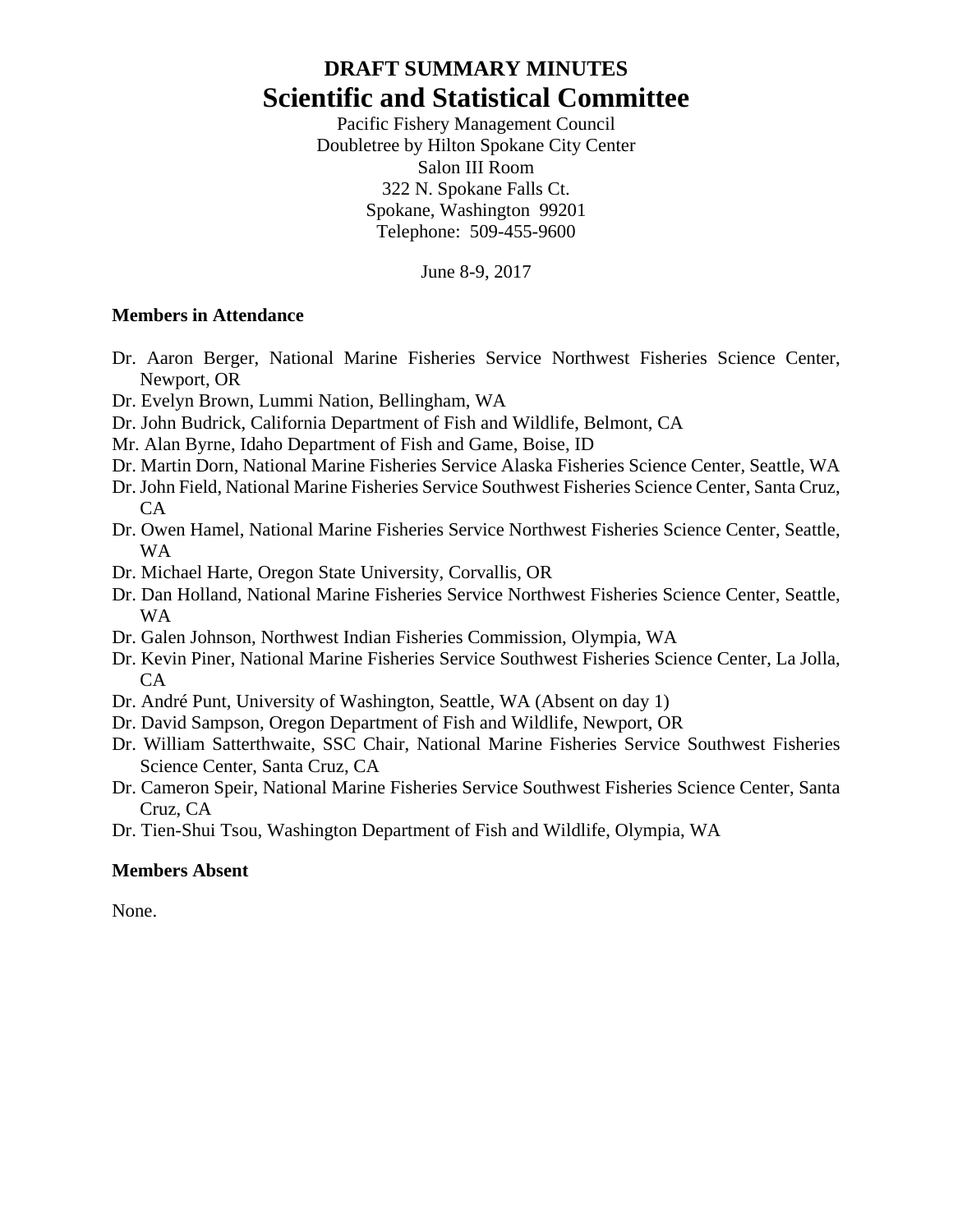| SSC Recusals for the June 2017 Meeting |                                                                                                                |                                                                                                                                                 |  |  |  |  |
|----------------------------------------|----------------------------------------------------------------------------------------------------------------|-------------------------------------------------------------------------------------------------------------------------------------------------|--|--|--|--|
| <b>SSC Member</b>                      | <b>Issue</b>                                                                                                   | <b>Reason</b>                                                                                                                                   |  |  |  |  |
| Dr. Aaron Berger                       | Agenda Item F.4 – Final Stock<br><b>Assessments and Catch Reports</b>                                          | Dr. Berger supervised<br>staff who contributed to<br>the arrowtooth update<br>assessment                                                        |  |  |  |  |
| Dr. John Budrick                       | Agenda Item F.4 – Final Stock<br><b>Assessments and Catch Reports</b>                                          | Dr. Budrick contributed to<br>the arrowtooth update<br>assessment                                                                               |  |  |  |  |
| Dr. John Field                         | Agenda Item F.4 - Final Stock<br><b>Assessments and Catch Reports</b>                                          | Dr. Field contributed to<br>the blackgill and bocaccio<br>update assessments and<br>supervised staff who<br>prepared the cowcod catch<br>report |  |  |  |  |
| Dr. Owen Hamel                         | Agenda Item F.4 - Final Stock<br><b>Assessments and Catch Reports</b>                                          | Dr. Hamel contributed to<br>the arrowtooth update<br>assessment and supervised<br>staff who prepared the<br>darkblotched update<br>assessment   |  |  |  |  |
| Dr. Dan Holland                        | Agenda Item F.2 - Trawl Catch<br><b>Shares Review Draft Report and</b><br><b>Intersector Allocation Report</b> | Dr. Holland contributed to<br>the analyses informing the<br>trawl catch shares review<br>report                                                 |  |  |  |  |
| Dr. André Punt                         | Agenda Item F.4 - Final Stock<br><b>Assessments and Catch Reports</b>                                          | Dr. Punt supervised<br>students who contributed<br>to the arrowtooth update<br>assessment                                                       |  |  |  |  |
| Dr. Dave Sampson                       | Agenda Item F.4 – Final Stock<br><b>Assessments and Catch Reports</b>                                          | Dr. Sampson contributed<br>to the arrowtooth update<br>assessment                                                                               |  |  |  |  |
| Dr. Theresa Tsou                       | Agenda Item F.4 - Final Stock<br><b>Assessments and Catch Reports</b>                                          | Dr. Tsou supervised staff<br>who contributed to the<br>arrowtooth update<br>assessment                                                          |  |  |  |  |

## *A. Call to Order*

Chairman Will Satterthwaite called the meeting to order at 8:00 a.m. Mr. Tracy briefed the Scientific and Statistical Committee (SSC) on the issues to be discussed this week. He noted the Council Coordination Committee agreed with the proposed agenda for the 6<sup>th</sup> national Scientific. Coordination Subcommittee (SCS) meeting. Invitations to invited speakers will go out this week. The Council received special project money to address fishery ecosystem plan (FEP) issues. The SSC will need to plan the next draft of the 5-year Research and Data Needs document. The SSC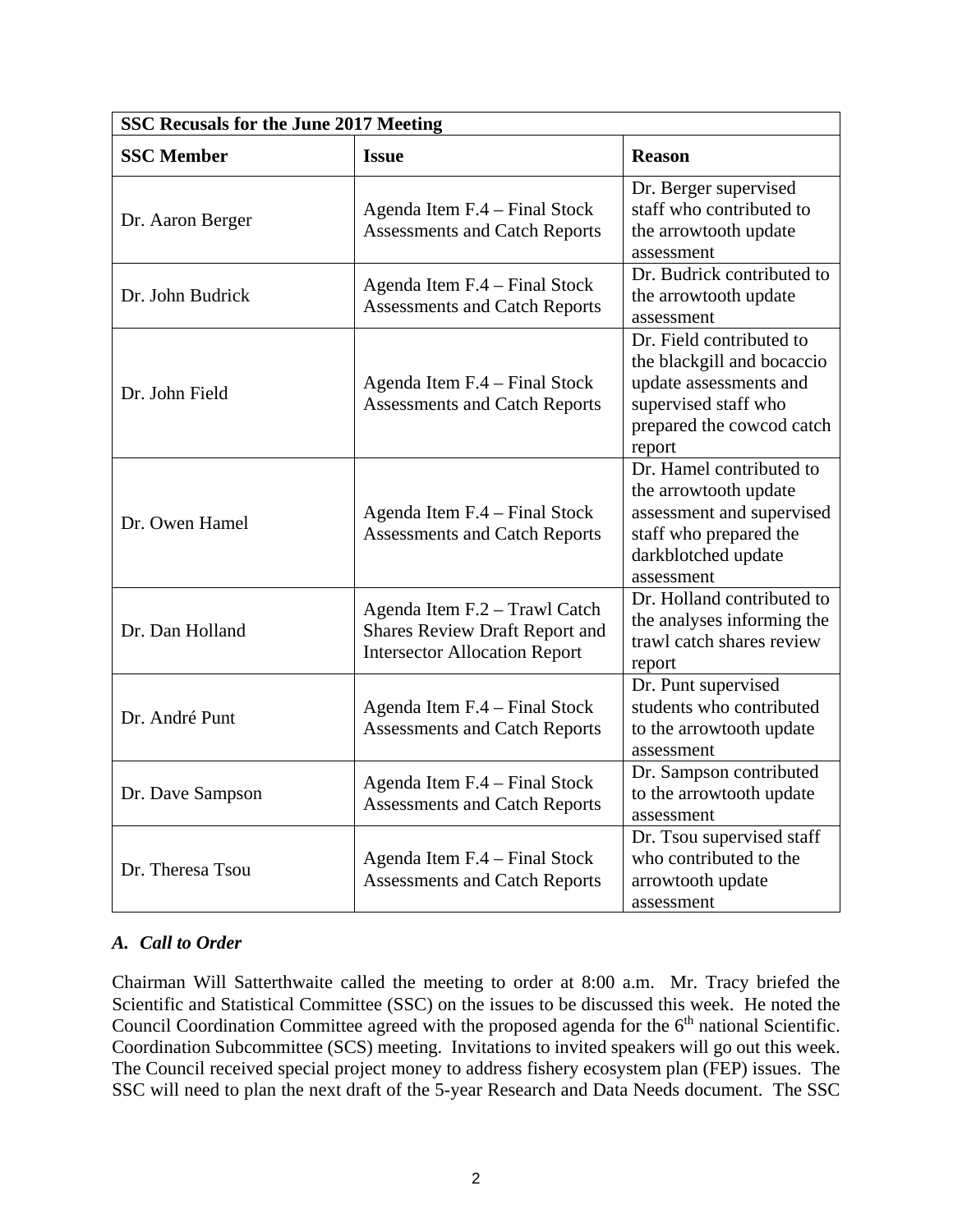should have a draft available for advisory body review in March. Preliminary and final action on this document is scheduled for June and September next year. The SSC needs to plan their ecosystem meeting in September and will report to the Council at this meeting under Future Workload Planning. There needs to be a workable plan for reviewing the sablefish management strategy evaluation (MSE). The SSC has been tasked with reviewing a report submitted to the Marine Stewardship Council (MSC) for the bottom trawl fishery. Tom Jagielo wrote a paper compiling information on the stocks identified. This is what the SSC will review. Any SSC questions of clarification should come under Future Workload Planning. There are proposals circulating to consider moving some salmon management lines at Horse Mt. and Heceta Bank. The Salmon Technical Team (STT) will convene a teleconference later this month to discuss these proposals. This may need to be discussed by the Salmon Subcommittee during the methodology review in October.

There should be at least two Coastal Pelagic Species (CPS) Subcommittee members in addition to André at the acoustic trawl method (ATM) methodology review.

There is a Coastal Pelagic Species Management Team (CPSMT) webinar is tentatively scheduled for August 16 that will include discussion of the ATM methodology review terms of reference (TOR).

A Center for the Advancement of Population Assessment Methodology (CAPAM) Workshop to discuss catch per unit of effort (CPUE) spatial-temporal indices has been scheduled for February 26 – March 2 in La Jolla.

Cameron Spier volunteered to serve on the Ecosystem Subcommittee

## *D. Coastal Pelagic Species Management*

1. Final Pacific Mackerel Stock Assessment and Management Measures

The Scientific and Statistical Committee (SSC) reviewed the report "Pacific mackerel biomass projection estimate for USA management in 2017-18 and 2018-19" by Drs. Paul Crone and Kevin Hill from the Southwest Fisheries Science Center [\(Agenda Item D.1, Attachment 1, June 2017\)](http://www.pcouncil.org/wp-content/uploads/2017/05/D1_Att1_Mackerel_Biomass_Estimate_Jun2017BB.pdf) along with the SSC Coastal Pelagic Species (CPS) subcommittee report (appended to this report). The Southwest Fisheries Science Center report provides a set of catch-only biomass projections for Pacific mackerel for the purpose of deriving harvest specifications for the 2017-2018 and 2018- 2019 fishing years.

All of the biomass projections use the base model from the 2015 full assessment; however, alternative projections were provided to examine sensitivity to assumptions about future catch and recruitment for years beyond the end of the assessment. The SSC concludes that the baseline projection assuming removals equal to the harvest guideline (HG) and estimating recruitment directly from the stock-recruit curve should be used. Assumed recruitment during the projection period should come directly from the stock-recruit curve because recently estimated recruitments have not been consistently far above or below those expected from the stock-recruit curve. Assuming future catches equal to the HG is the default approach.

The SSC endorses the baseline biomass estimate of 143,403 metric ton (mt) of age-1+ fish at the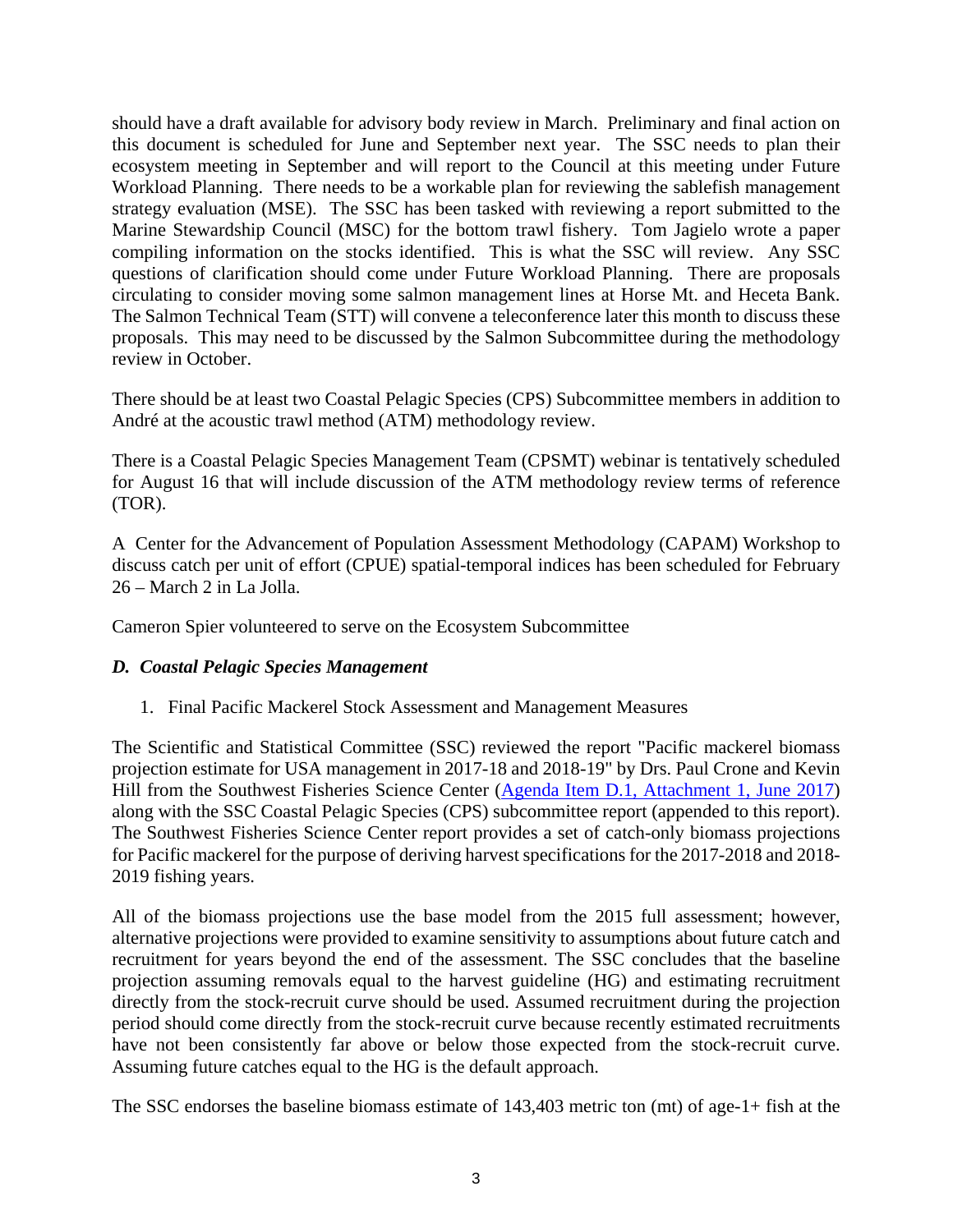start of the 2017-2018 fishing year, yielding a 2017-2018 overfishing limit (OFL) of 30,115 mt. The SSC recommends carrying forward the Category 2 sigma classification (sigma  $= 0.72$ ) assigned to the 2015 assessment [\(Agenda Item G.2.b, Supplemental SSC Report, June 2015\)](http://www.pcouncil.org/wp-content/uploads/2015/06/G2b_Sup_SSC_Rpt_JUN2015BB.pdf), although uncertainty has likely increased since the 2015 full assessment due to the age of the assessment for this short-lived species. The 2017-2018 acceptable biological catch (ABC) will depend on the Council's choice of the overfishing probability (P\*), as shown in Appendix B, Table B1A of the biomass projection report.

The SSC also provisionally endorses the 2018-2019 age-1+ biomass estimate of 131,724 mt, resulting in a 2018-2019 OFL of 27,662 mt, conditional on the Council's choice of 2017-2018 ABC. This projection assumes removal of the HG in 2017-2018. If the Council chooses a 2017- 2018 ABC (or annual catch limit/annual catch target) lower than 26,293 mt, the 2018-2019 OFL should be recalculated assuming smaller removals in 2017-2018.

In reviewing the last full assessment of Pacific mackerel, both the SSC and the stock assessment team emphasized the value of a fishery-independent survey. The acoustic trawl method (ATM) survey was not previously approved for use in assessing Pacific mackerel. The SSC recommends that the applicability of the ATM to Pacific mackerel be reassessed during the upcoming ATM survey methodology review scheduled for January-February 2018.

## *SSC Notes:*

*Forecasts should be done in SS rather than externally in a spreadsheet.*

*The stock assessment TOR should be revised to give clearer guidance on catch-only projections, current guidance is vague.*

*A pre-assessment data meeting prior to the next mackerel assessment could be held, including consideration of potential alternative indices of abundance.*

*There are no established criteria for increasing sigma with age of assessment. Formal rules for updating sigma for CPS assessments should be developed in the future.*

2. Final Approval of Aerial Survey Methodology Review

The SSC reviewed a proposal for a Southern California Coastal Pelagic Species (CPS) Aerial Survey [\(Agenda Item D.2.a, CDFW Report, June 2017\)](http://www.pcouncil.org/wp-content/uploads/2017/05/D2a_CDFW_Rpt_Jun2017BB.pdf) and the methodology review panel report [\(Agenda Item D.2, Attachment 1, June 2017\)](http://www.pcouncil.org/wp-content/uploads/2017/05/D2_Att1_Meth_Review_Panel_Rpt_Jun2017BB.pdf) from the recent review panel meeting. Mr. Kirk Lynn, California Department of Fish and Wildlife (CDFW), was available to answer questions regarding the proposal, and Dr. André Punt presented the methodology review panel report. The survey has been operational since 2012 and includes areas in the Southern California Bight not covered by the acoustic-trawl method (ATM) survey, providing data on several coastal pelagic species. Agenda Item D.2.a, CDFW Report is a revised version of the proposal reviewed at that meeting, with responses to a number of review recommendations.

Two projects were put forward in the proposal: Project 1 involves a nearshore [minimum] estimate of absolute abundance, or index of abundance, based on density. Project 2 pertains to an inshore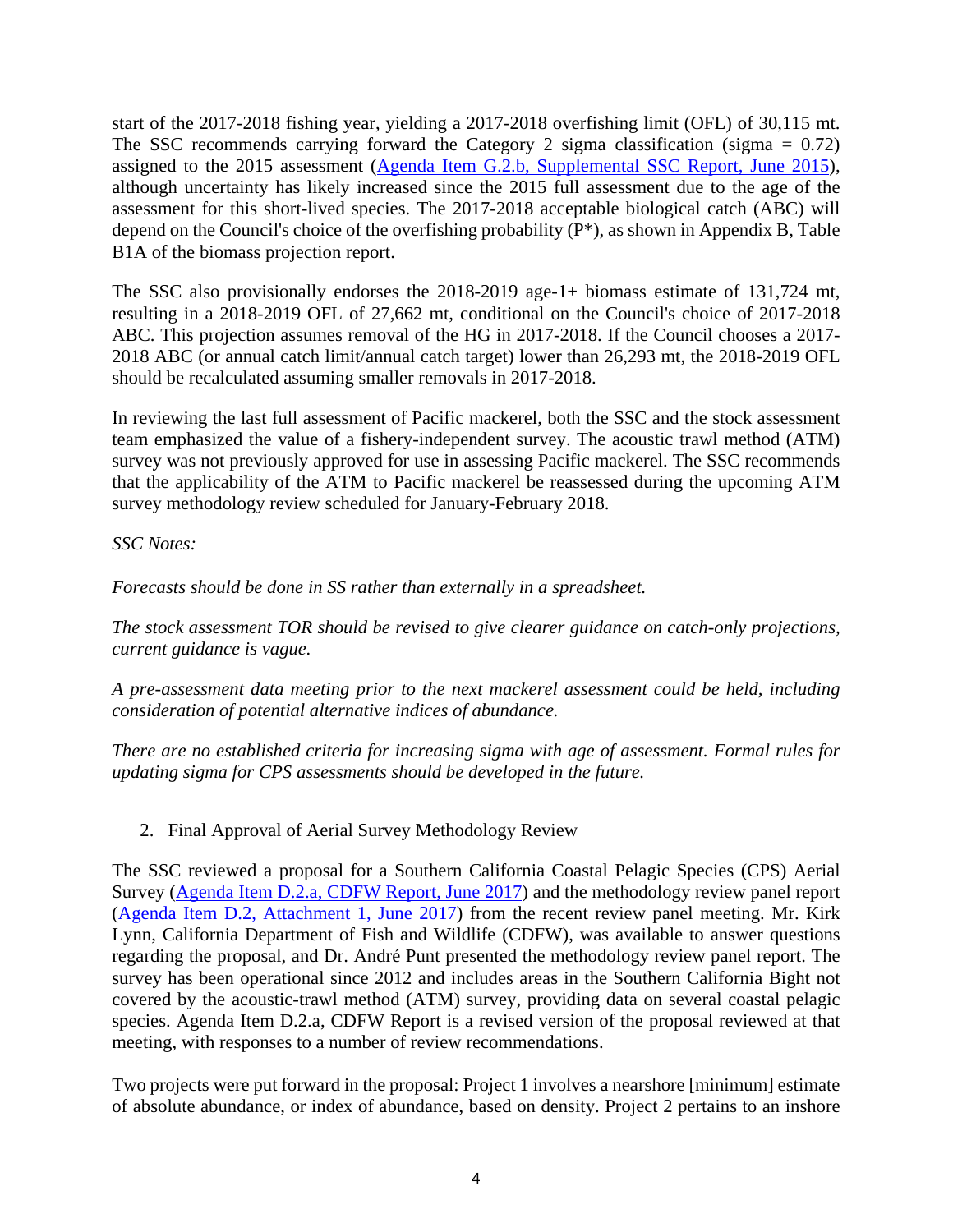correction factor for the ATM survey. Project 2 requires either A) the assumption that the proportion of the population visible to the aerial survey is identical between the nearshore and offshore areas, which is unfounded, or B) data adequate to estimate the proportion visible to the aerial survey in each area, which currently are not, nor likely soon to be, available.

Project 1 is ready to provide information for possible use in stock assessments for Pacific sardine or northern anchovy once the variance calculation captures all important areas of uncertainty. Expanding the survey north of the Southern California Bight would provide better coverage of the inshore populations, and both the variance calculation and expansion of the survey could be reviewed during a stock assessment review panel. Extrapolation of the biomass estimate outside of the surveyed area, however, would require a new methodology review.

The SSC recommends focusing sampling effort on the latitudes consistent with the distribution of the northern sub-population of sardine during the period of the survey. Previously conducted summer surveys have not met that criterion. The methodology review panel report, which the SSC endorses, provides additional recommendations.

There are additional issues that will need to be addressed in combining the ATM and aerial surveys within an assessment. The SSC encourages the survey team to work with Southwest Fisheries Science Center assessment scientists to ensure that the methods used in combining the surveys are based upon well-supported assumptions.

The SSC commends the Southern California CPS Survey team for their efforts and progress towards providing information useful for CPS assessments.

*SSC Notes:* 

- *The aerial survey is making progress towards providing information to use in CPS assessments. In particular, moving forward with the negatively biased estimate of absolute abundance the spring survey is the most useful for sardine.*
- *The advice to the survey team will depend to some extent on the planned use of the data.*
- *Only a small number of fish have been caught in conjunction with surveys to date to determine age, length, and species composition of the fish observed in survey.*
- *The SSC recommends that additional data be collected to improve the estimation of the relationship between biomass estimates and actual biomass.*
- *The proposed aerial summer survey is problematic for sardine as it observes a portion of the southern subpopulation (and also may include some northern subpopulation sardine.)*
- *The variance estimator was problematic and alternative approaches were suggested in Appendices 2 and 3. An additional component of variance is related to the uncertainty/variation in transect width. Uncertainty in species composition should be incorporated in the variance estimate.*
- *The SSC recommends a look at sensitivity to alternative stratifications.*

## *F. Groundfish Management*

2. Trawl Catch Shares Review Draft Report and Intersector Allocation Report

The Scientific and Statistical Committee's (SSC's) Groundfish and Economics Subcommittees met on May 24 and 25, 2017 to review the West Coast Groundfish Trawl Catch Share Program Five-Year Review - Draft (Agenda Item F.2.a, Catch Share Analysts Report, June 2017). The SSC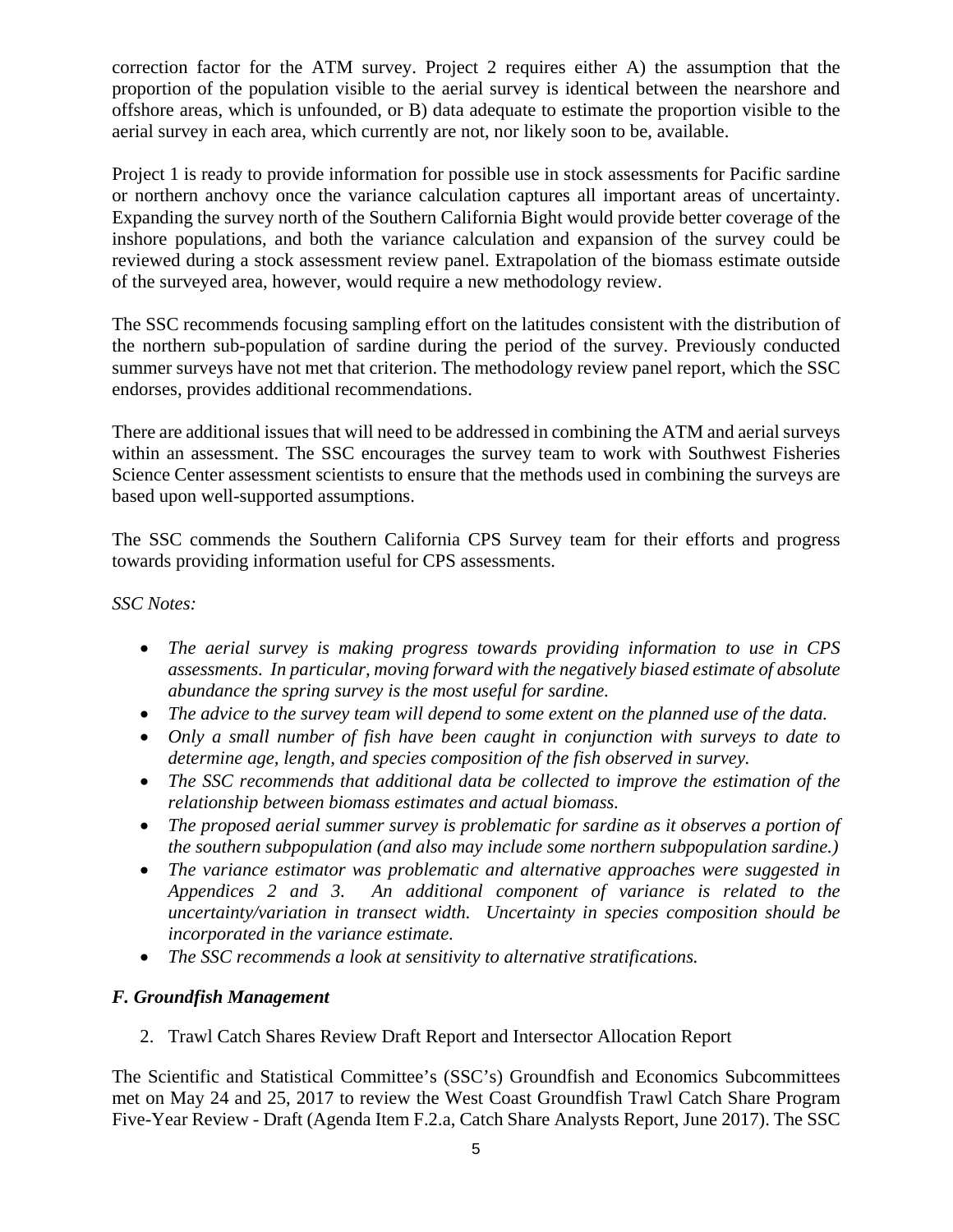subcommittees produced a report (appended to this report) that contains technical comments on the Draft document and the analyses that support it. Dr. Cameron Speir (SSC Economics Subcommittee Chair) presented a summary of the subcommittee report to the full SSC.

The analysts' report [\(Agenda Item F.2.a, Catch Shares Analysts Report, June 2017\)](http://www.pcouncil.org/wp-content/uploads/2017/05/F2a_CatchShareAnalystsReport_FullReport_ElectricOnly_Jun2017BB.pdf) includes a comprehensive summary of economic, community, environmental, and program management outcomes in the groundfish trawl catch share fishery before and after the implementation of the catch share program in 2011.

The program review team is to be commended for its work on the analysts' report. The team has compiled a comprehensive and rigorous set of analyses in a short period of time. The analyses would not have been possible without the data collection efforts that began prior to implementation of the catch share program. The Economic Data Collection program and Pacific Coast Groundfish Social Survey were indispensable in documenting changes in the fishery, and staff involved in these efforts should also be commended.

The subcommittees found no major problems with the analysts' report or the included analyses. The report from the SSC's Groundfish and Economics Subcommittees' review of the analysts' report contains comments and suggestions. These comments either require minor changes or suggest editorial changes to improve the exposition of the report or identify areas for potential future research.

While the information and analyses in the analysts' report are useful for summarizing the state of the fishery and documenting changes that occurred after implementation of the catch share program, the analyses in general do not assign causality for observed changes nor can causality be inferred. This is a limitation of the analysis and is noted in the analysts' report.

The subcommittee chairs will work with the analysts to prioritize the suggested revisions. The SSC does not anticipate this causing a delay in the review process.

## *SSC Notes:*

*A causal analysis would compare observed changes to a credible counterfactual estimate of what would have occurred if the catch share program had not been implemented, or changes for particular groups would be compared to a control group (e.g., a group of similar vessels not impacted by the program). This would help to discern changes that resulted from the catch share program from those caused by other factors. However, this type of counterfactual analysis would be a difficult and lengthy task, and it is unclear whether it would be feasible to develop an accurate counterfactual given the time and resources available for this review. It is also unclear whether suitable controls groups exist to compare against impacted groups. Therefore, the SSC has not recommended that these additional analyses be undertaken for this review.*

*The SSC did not review the Trawl Catch Shares Intersector Allocation Report (Agenda Item F.2 attachment 2). Review of this report was not assigned to the SSC and an SSC review was not included on the Calendars for Trawl Catch Share and Intersector Allocation Reviews (Agenda Item F.2, Attachment 1).*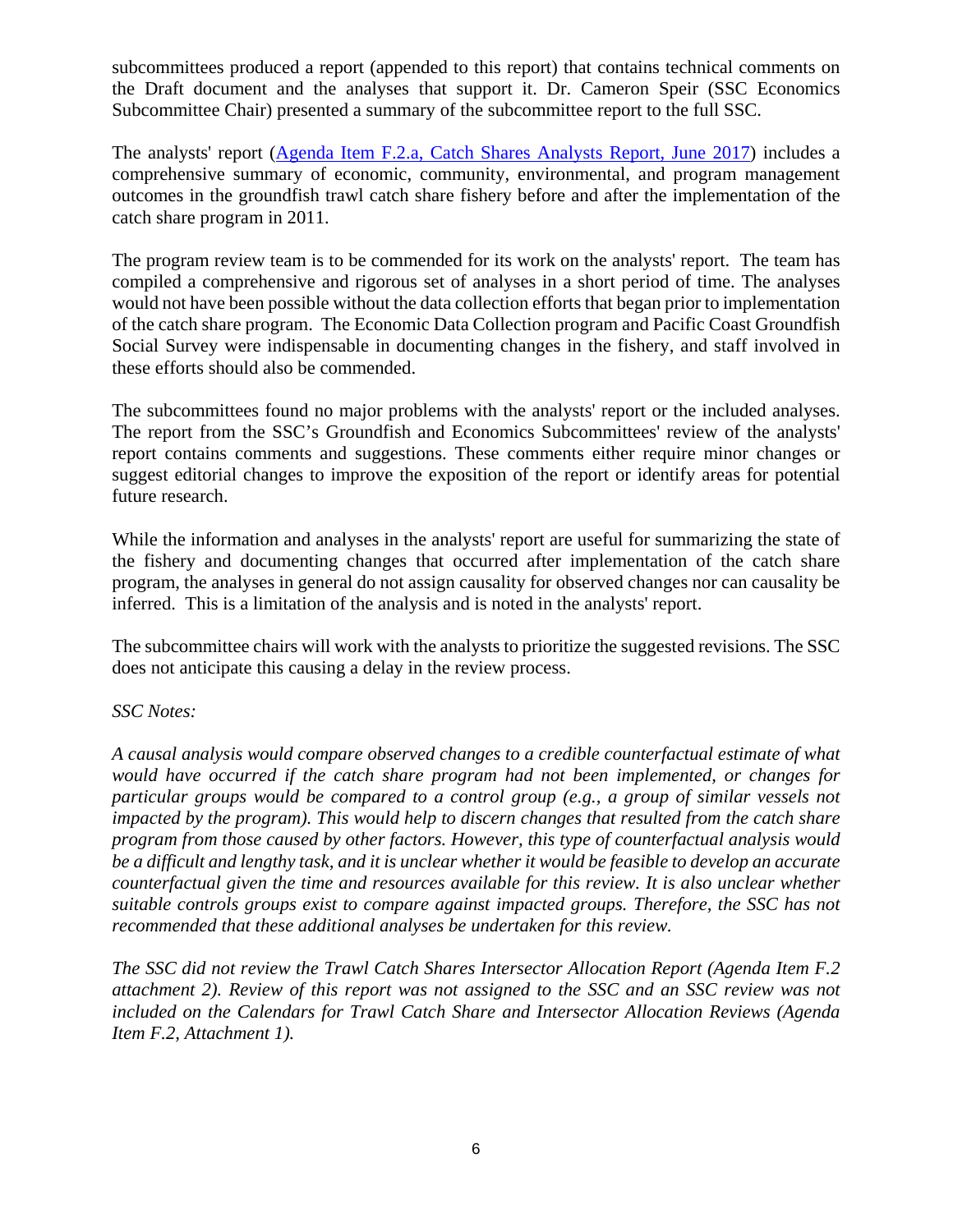## REPORT OF THE SSC GROUNDFISH AND ECONOMICS SUBCOMMITTEES ON THE WEST COAST GROUNDFISH TRAWL CATCH SHARE PROGRAM FIVE-YEAR – DRAFT

The SSC's Groundfish and Economics Subcommittees met on May 24 and 25, 2017 to review the West Coast Groundfish Trawl Catch Share Program Five-Year Review Draft document to be presented at the June 2017 Council meeting. This report summarizes the discussion with emphasis on recommendations by the Subcommittees to the analysts.

Jim Seger (Pacific Fishery Management Council [PFMC] staff) gave a brief overview of the timeline and process for reviewing the Trawl Catch Shares Review document(s). At the June PFMC meeting, the Council is scheduled to approve the draft document for public review. Given Council approval, probably subject to responding to comments from advisory bodies, a finalized draft will be ready for general distribution and public comment in the late summer. In November 2017, the Council will consider approving the draft as final. During summer, the Community Advisory Board (CAB) will work on a range of alternatives for the Council to follow-up on.

Dr. Seger reminded the group that there is also a 5-year review of the inter-sector allocations in parallel to the 5-year review of the trawl catch shares program.

The program review team is to be commended for its work so far. The team has compiled a remarkably comprehensive set of information on the status of the fishery in a very short amount of time.

It is very difficult to identify whether many of the changes that have occurred after implementation of the catch share system were caused by the catch share program. Nearly all the analyses do not assign causality for any observed changes, but rather document the state of the fishery before and after catch share program implementation. This limitation of the analysis should be understood by stakeholders that use the program review results and clearly stated in the final document.

This analysis would not be possible without the data collection efforts that began prior to implementation of the catch share program. The Economic Data Collection (EDC) program and Pacific Coast Groundfish Social Survey (PGFSS) are indispensable in documenting changes in the fishery that have occurred.

The subcommittee has the following recommendations regarding the overall organization of the report.

- A section that documents all sources of data used in the report is required. This section can be succinct (several paragraphs per data source), but should describe each source (EDC, PCGFSS, fish tickets, logbooks, WCOP and any other data used in the analysis).
- The final report should include a discussion of the confidentiality rules associated with the data. This could be included in the data section.
- The full document will likely be used primarily for reference, so it is essential it be well organized and provide a means to quickly locate specific information. A detailed table of contents, list of tables, and list of figures is required in the final document.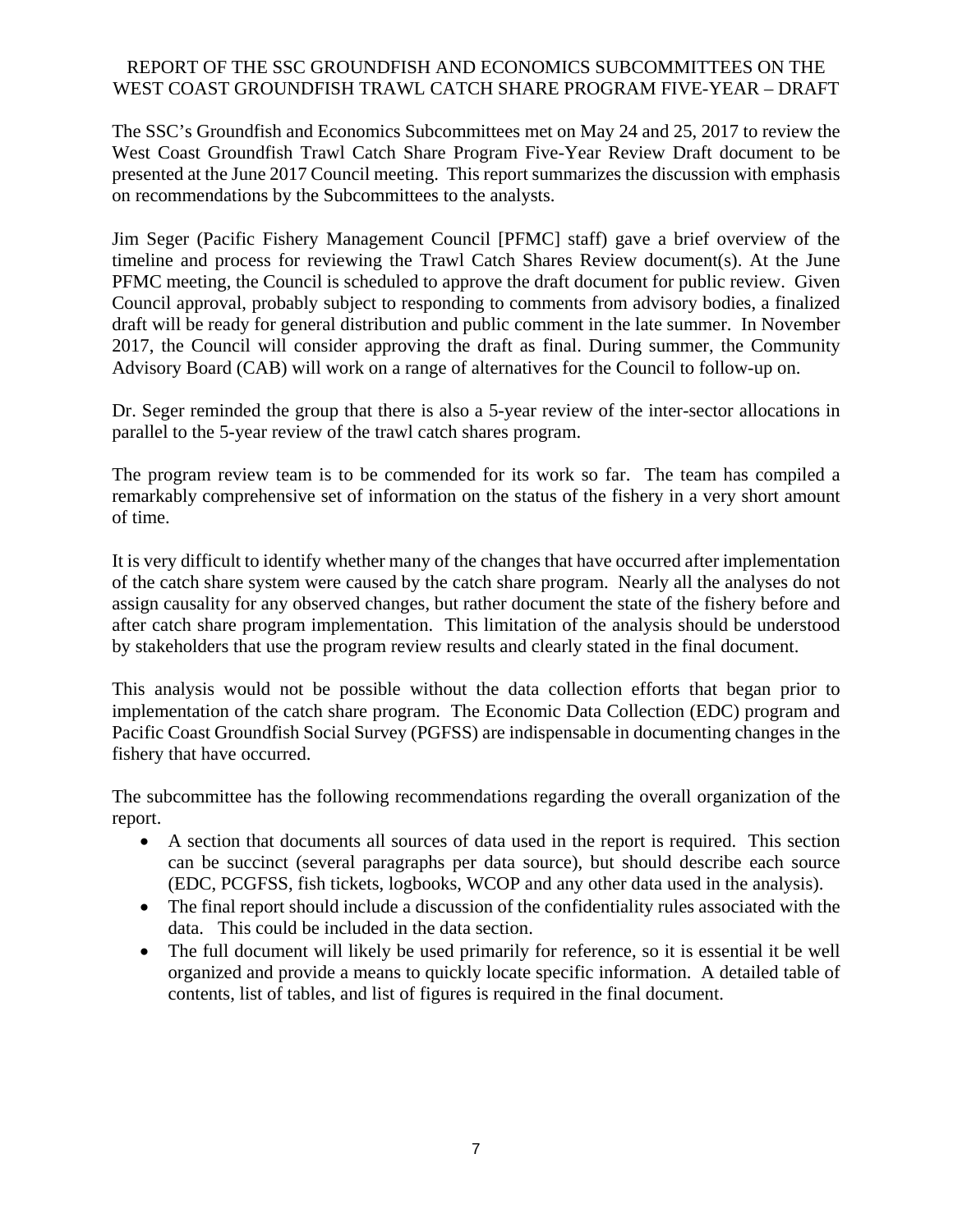### **Section 3.1 Economic Performance**

Section 3.1 is the longest section of the draft report and summarizes economic aspects of the groundfish catch share fishery. The first major subsection, 3.1.1 Changes in Net Economic Benefits, summarizes net revenue fishery-wide and reports that net revenue to all participants in the fishery more than doubled from the pre-catch share base period (2009-2010) to the period following catch shares (2011-2015). Subsection 3.1.1 goes on to summarize several aspects that are thought to affect the level and change in net benefits in the fishery including: consolidation, efficiency and productivity, product value, and quota market performance. The second major subsection, 3.1.2 Individual Economic Outcomes, summarizes the distribution of individual financial outcomes for participants in the fishery. In addition to profitability and detailed tabulations of cost by category and fleet, this subsection reports on participation, timing and location of landings, diversification, gear-switching, and carryover provisions. The third major subsection, 3.1.3, Other Economic Goals and Objectives, reports on utilization of annual catch limits, income and employment impacts, conflicts between fishery sectors in the southern sablefish quota area, and safety outcomes.

## General Comments on section 3.1

For figures and tables where there is large variation across entities (e.g. vessels or plants) and the data are a census, percentiles, rather than standard deviations, may be a better way to show the variation among individuals. An example of this is figure 3-12, but there are many similar cases.

## Specific comments on Section 3.1.1 Changes in Net Economic Benefits

Table 3-1: There should be a note that the overall net benefits table (Table 3-1) does not subtract buyback fees as a cost since these a transfer to the public, not a true cost.

## *3.1.1(b)(1) Consolidation*

There is no direct comparison of consolidation that occurred in the post-buyback period up to the catch share and then after. This comparison could provide some basis for assessing the effect of the catch share program, particularly if observed consolidation rates were compared to predicted consolidation in the Final Environmental Impact Statement (FEIS). While the FEIS does not separate whiting/non-whiting vessels in the same manner as the analysis in the draft document, it would be useful to have a comparison in the report to see if the rate of consolidation has changed relative to the rate prior to the catch share program being implemented.

Table 3-6 shows the number of processing companies. This is lower than the number of plants. This should be clarified here and there should be a cross reference if there is information in the report on the number of plants or buyers.

The draft analysis uses the number of vessel accounts that have nearly reached annual Quota Pounds (QP) limits (Tables 3-7, 3-8) and the number/percentage of entities holding Quota Share (QS) greater than 90 percent of the control limit (Table 3-9) as indicators of the degree to which consolidation limits are constraining on individual operations. The draft document simply notes that "a small percentage of vessel accounts have reached annual QP use limits since the implementation of catch shares" and "few entities are close to the QS control limits on individual species." While the fact that not many vessels have come close to aggregation limits is suggestive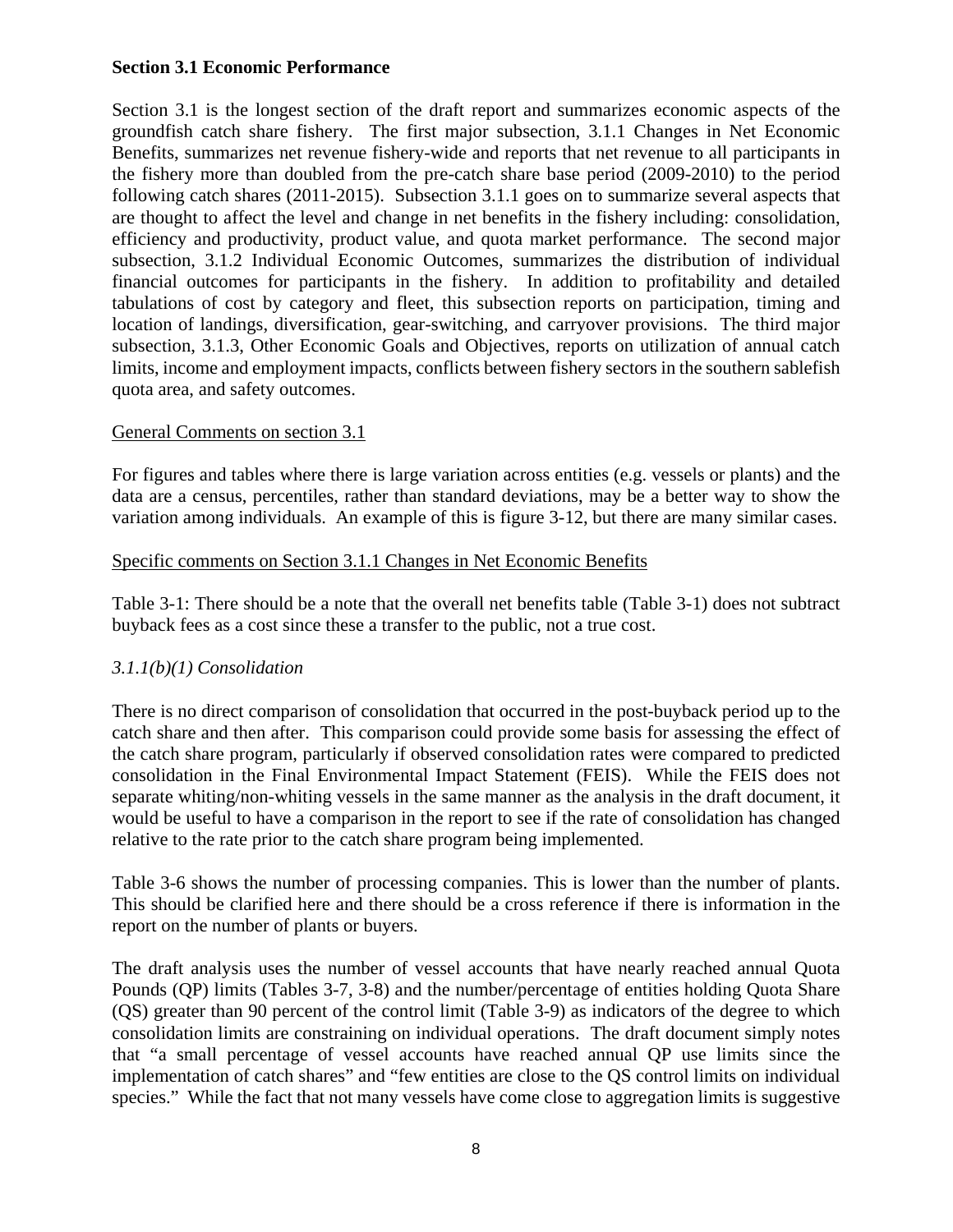that the limits are not very constraining, it is not conclusive. We do not know, and there is nothing in the draft analysis to indicate, how many firms might have exceeded QP or QS aggregation limits, and by how much, if these constraints were not there. This is an important caveat that should be noted and may be an area where further research is needed.

- The analysts should explore and report whether there is additional information (e.g., from surveys) that might suggest that vessel QP limits are more limiting than suggested.
- Lian, Singh and Wenninger (2009) developed pre-catch share estimates of optimal operations size (i.e., how economies of scale affect vessel size and output) that could be used to investigate whether vessel QP limits are constraining.
- It may be useful review existing studies that evaluated how much consolidation of QP or QS equivalents occurred in fisheries that did not impose similar aggregation limits.

# *3.1.1(b)(2) Efficiency and Productivity*

The draft document includes the Lowe Multifactor Productivity Index (Lowe Index) as one indicator of vessel-level productivity (the relationship between the quantity of fish produced and the amount of inputs used to harvest fish). The Lowe index can be adjusted to incorporate changing biomass levels and the biomass-adjusted version is included in the draft document (Table 3-11, non-whiting vessels; Table 3-13, shoreside whiting vessels). However, the use of the biomassadjusted Lowe Index is problematic because it assumes that commercial catch per unit of effort (CPUE) should increase proportionately with biomass (i.e. constant catchability). This assumption is unlikely (especially so for whiting), and is contrary to assumptions made in stock assessments. The biomass-adjusted version of the Lowe index should therefore be removed from the final report and only the unadjusted version presented.

On page 3-21 the following sentence should be deleted as it is not accurate: "Projected biomass estimates in stock assessment reports are, by nature, decreasing, meaning that total non-whiting biomass is underestimated in years for which projections are used. The overall productivity change could be inflated if the biomass is lower than assumed."

The draft document tabulates the efficiency (calculated as net revenue as a percentage of total revenue) of each sector of the fishery (Table 3-14). The results show a substantial increase in efficiency for non-whiting catcher vessels and a decrease in efficiency for non-whiting processors after catch shares implementation. The draft document does not comment on reasons for this change, but there may be reasons other than changes in operational efficiency. The draft document should discuss whether this is driven by increases in ex-vessel prices and thus a transfer to rents from processor to harvest sectors.

The distribution of efficiency changes should be analyzed.

- It is unclear from information presented in the draft document whether efficiency changes have been driven by large changes in a few vessels or more broadly distributed changes.
- It would also be useful to explore whether less efficient vessels have exited over time during the catch share program and if that has increased overall efficiency.

# *3.1.1(b)(4) Quota Market Performance*

The draft document uses cash sales of QP that include only single species transactions as the indicator of QP price. However, cash sales may not be a good representation of the value of QP because they represent only a small number of transfers and a minority of transfers of some species (Table 3-21, 3-22). There was extensive discussion of this and two points should be added to the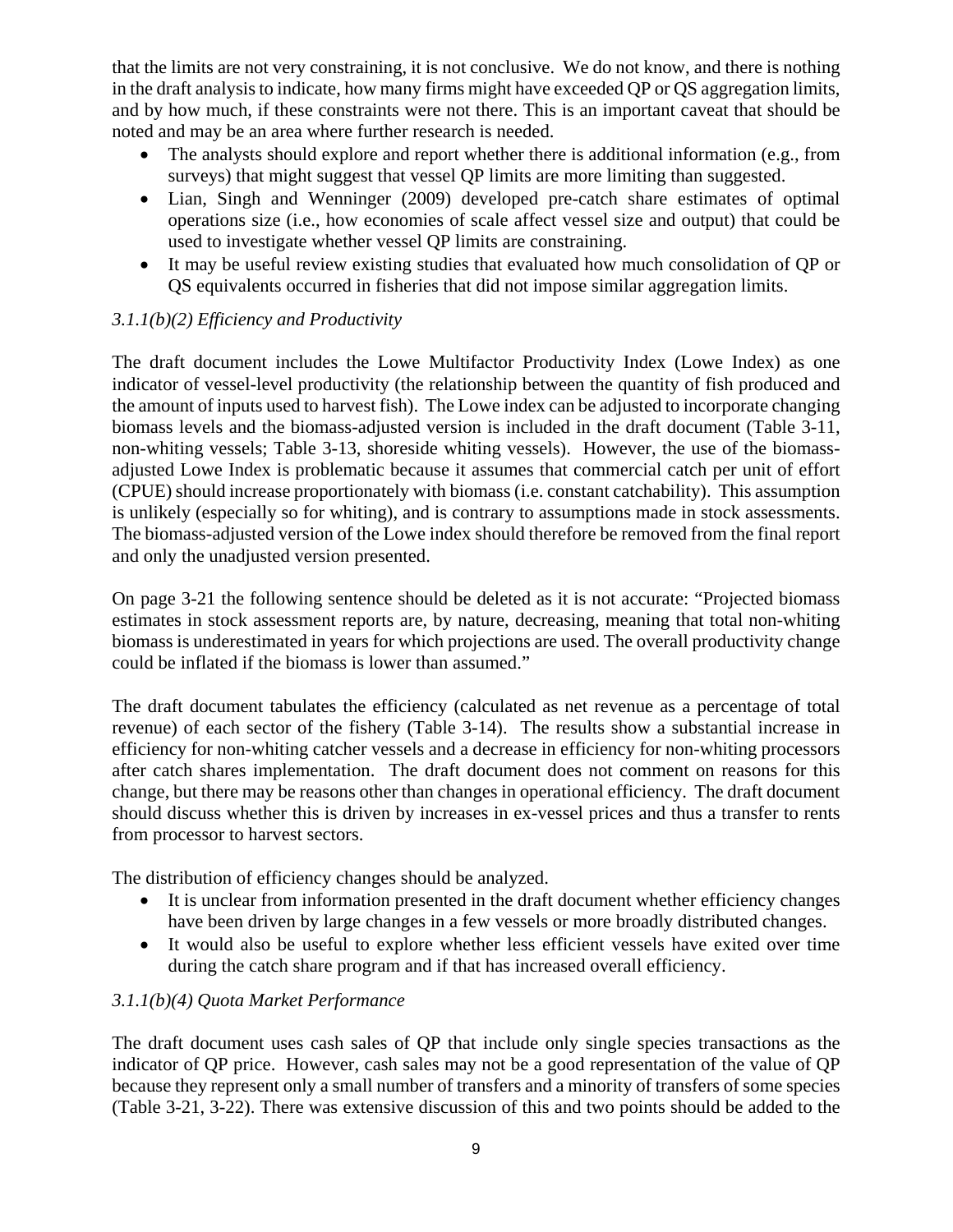discussion:

- QP prices from single-species cash sales likely indicate what some additional QP put on the market would sell for (marginal value), but not the average value of all transfers including multi-species transfers.
- Several species have OP prices above ex-vessel price despite the fact that there is unused QP, which suggests the prices are part option value. That is, participants may hold QP or are willing to buy QP at a premium as insurance to avoid an overage they cannot cover and the resultant forced shut down.

Table 3-22 is useful for understanding the percentage of quota transferred in cash sales for some species. However, the table should break out single-species/multi-species cash sales and add more species, since only single-species cash sales provide usable species-level QP prices.

## Specific comments on Section 3.1.2 Individual Economic Outcomes

The analysis in this section focuses on individual financial outcomes. Therefore, variation in the data is best represented by reporting percentiles, rather than medians and standard deviations. This will give a better sense of whether the distribution of individual outcomes is skewed by a few outlying individuals. EDC data represent a census of all vessels (and processors) operating in the fishery and variation in this data is due to heterogeneity of respondents. This is in contrast to some biological data and models where measures of variation include sampling variability.

The classification of a vessel as whiting or non-whiting can (and does) change from year-to-year depending on individual vessels' choice of target species. How frequently this occurs and its effect on the outcome of the analysis should be further investigated.

# *3.1.2(a) Individual Viability and Profitability*

Figure 3-13 shows the percentage of catcher vessels with negative net revenue (both total and variable cost) in each year of the EDC data. This is a good indicator of the distribution of net revenue across vessels. There would be benefit in tracking the cumulative net revenue per vessel over time as well. A table or figure that showed the percentage of vessels with negative cumulative net revenue (from 2009 through a given year) would be useful for several reasons:

- A vessel's classification as whiting/non-whiting can (and sometimes frequently does) change from year to year.
- Total Cost Net Revenue incorporates "lumpy" fixed costs and can fluctuate from year-toyear depending on when an investment is made.
- The presence of vessels with persistent negative net revenue values would indicate either a problem in the data or an issue for future research.

The information in Tables 3-25 through 3-32 was presented to the subcommittees as plots. These were easier to interpret than the tables. These figures should be included in the written report.

Tables 3-25, 3-29, and 3-31, which summarize costs by year and category for shoreside catcher vessels, contain a pre-catch shares and catch shares period average for each cost category. For cost-recovery and observer fees, these averages are misleading because these costs have been systematically changing over time. For example, observer costs were subsidized at a declining rate from 2011 through 2015.

The ratios of the standard deviation to the mean presented in Tables 3-26, 3-28, 3-30, 3-32 are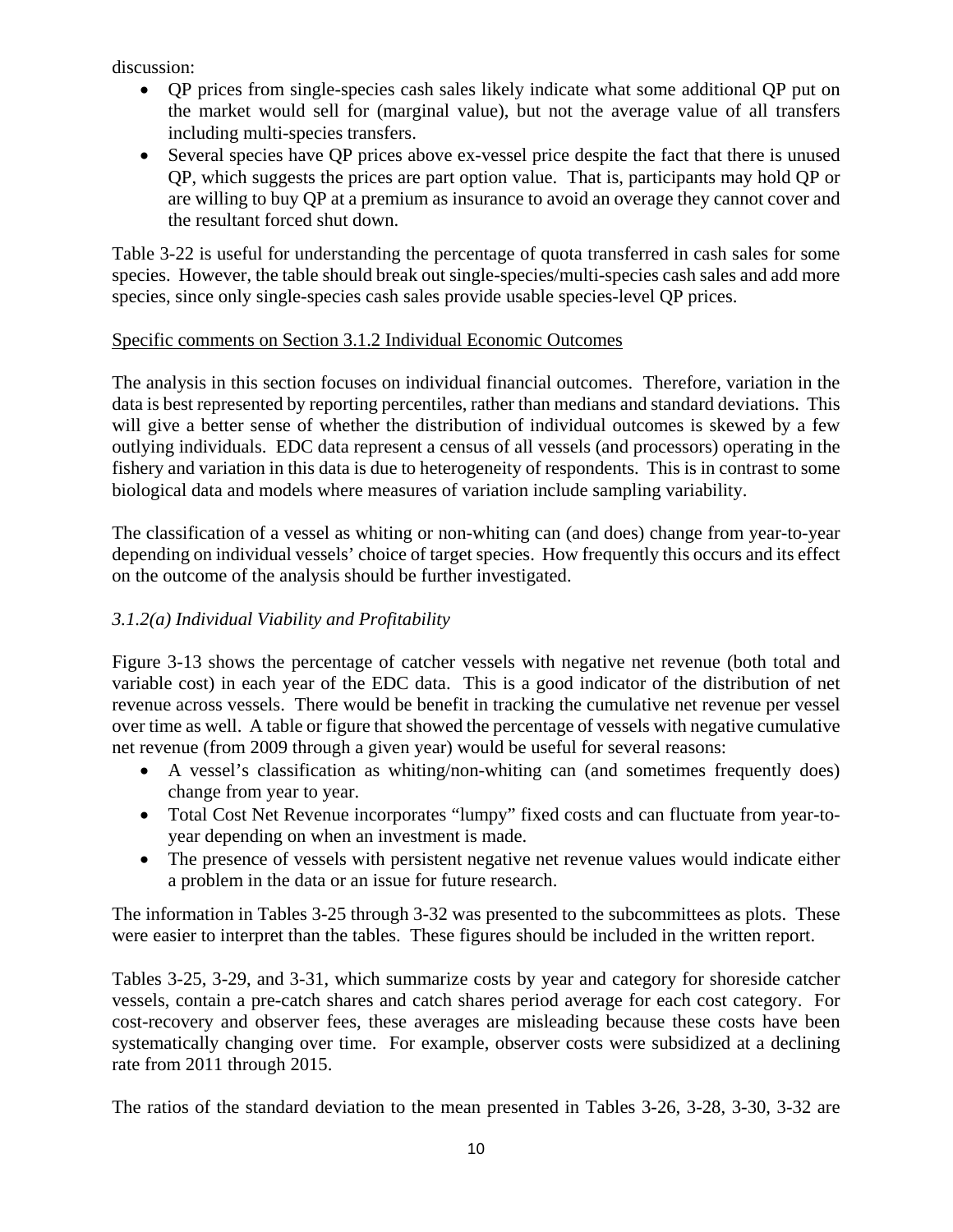often very large. This indicates that there high degree of variation among vessels; therefore mean/SD values could be strongly influenced by outliers. For example, in 2012 Total Cost Net Revenue (TCNR) went down substantially, while Variable Costs Net Revenue (VCNR) only declined slightly.

Plots and tables that use empirical percentiles are strongly preferred to present the values and distribution for the data in this section.

There appears to be a large decline in mean TCNR in 2012 that appears to occur across the shoreside whiting, at-sea whiting catcher vessels, and non-whiting trawlers (Tables 3-26, 3-28, 3- 30). 2012 saw a large decrease in whiting total allowable catch (TAC). Also, the EDC data presented in the draft document represent activity level analyses, so large fixed costs can affect more than one fishery. This could be the result of the same vessel(s) making a large investment in fixed costs. Again, using the median minimizes the effect of outliers in the presentation of results. Further investigation into what happened in the fishery in 2012 may be warranted and the outcomes may not be due to the catch share program.

## *3.1.2(a)(2) Quota Leasing Activity and Distribution of Net Revenue*

The tables presented in this section are very useful for getting reference information and specific values. However, the final document should also include the figures included in the presentation to the subcommittees because they are easier to interpret than tables.

Figure 3-19 presents net quota spending as a proportion of revenue, by revenue quartiles. It is unclear what question this figure addresses.

## *Additional minor comments on 3.1.2*

Table 3-35: note here you have decimals in percentages, but not in earlier similar tables – please be consistent.

## Specific comments on Section 3.13 Utilization

## *3.1.3(a)(1) Utilization of Non-whiting Species Allocations*

Figure 3-38 shows landings and discards relative to Annual Catch Limits (ACLs) for eight species groups. These figures are informative, but a longer time series should be provided to illustrate that underutilization has occurred over a long period of time prior to catch shares.

Text after Figure 3-38 on page 3-139 seems out of place.

- Some or all of the paragraph beginning "There can be trade-offs" and next paragraph should be deleted. Some of this discussion in this section is unsupported by any analysis.
- This section might be best presented in the form of: "this is what we know and what we don't know about why there is underutilization."
- It may be useful to include analysis of reasons for underutilization and data necessary to answer this question in future research and data needs identification.

The discussion around Figure 3-39 seems speculative. It would be useful to have additional analysis on market limitations (to verify and support Figure 3-39). For example, it would be useful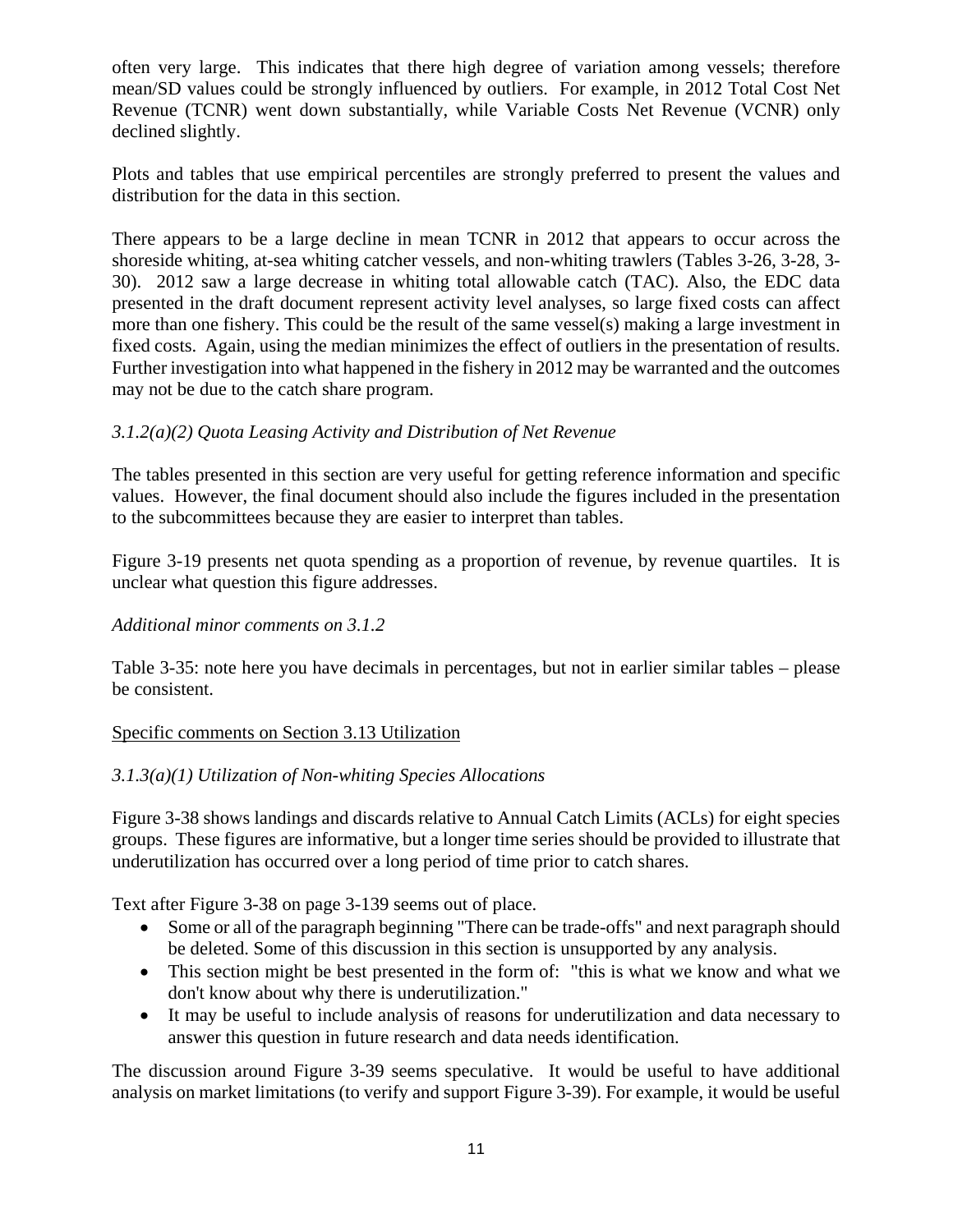to interview seafood buyers for retail and restaurant sector. Comments by the public at the subcommittees' meeting referenced a poll of buyers by MSC that indicated certainty and consistency of supply was a paramount concern.

## *3.1.3(b) Income and Employment Impacts through Associated Sectors of the Industry*

The text should emphasize that the results in this section are model outputs, not data. Input output models are deterministic, but there is model error. If possible, it would be nice to have some idea of uncertainty or error of economic impact results, especially as they are presented as impacts "over time" in Figure 3-51.

#### *3.1.3(c) Interdependencies with Other Fisheries*

The guidance from National Marine Fisheries Service (NMFS) headquarters to address interdependences with other fisheries is not clear about what types of interdependencies should be evaluated. The analysts addressed interdependencies that they or stakeholders had identified as problematic. There may be others that were not identified but are important.

While the analysis addresses conflicts between the individual fishing quota (IFQ) and non-IFQ (open access or fixed gear permit) fisheries for sablefish south of 36° N. Latitude, it is not clear if the analysis here completely responds to comments submitted to the Council by stakeholders. These comments suggest that the catch share program is enabling fishing by vessels in the catch share fishery to use fixed gear in areas south of 34° 27' where the limited access trawl fishery had never been prosecuted in the past. Further analysis on this issue should be explored because it is unclear what conclusions should be drawn from the existing analysis of sablefish landings in the Morro Bay area (e.g. Figures 3-52 and 3-53).

#### *3.1.3(d) Safety*

There is uncertainty as to whether the definition of incidents in the Coast Guard data includes break-downs (Figure 3-54). It is likely that some of the break-downs are included in the incident data. Having observers on board all vessels mean could lead to higher reporting of incidents to the Coast Guard. This could lead to some bias in comparisons of the number or frequency of incidents before and after catch share implementation.

The relationship between proportion of trips starting between midnight and 2 a.m. and cost of observers could be spurious (Figures 3-59) because some of the relationship may be affected by vessel size. Specifically, the relative cost of observers is higher for smaller vessels so they are more likely to time trips this way. The analysts agreed that at least some of this relationship may be affected by vessel size, but claimed that there is consistent increase in observer cost over time due to reducing subsidies over years, so that most of what is driving the midnight to 2 a.m. start time is likely due to cost.

#### *Additional minor comments on 3.1.3*

All other roundfish in Figure 3-38 includes rockfish, but rockfish are not usually considered roundfish. This label should be changed to all other non-flatfish groundfish.

Pg. 3-171 mentions the "warm blob", but it should actually be referred to as "the Blob".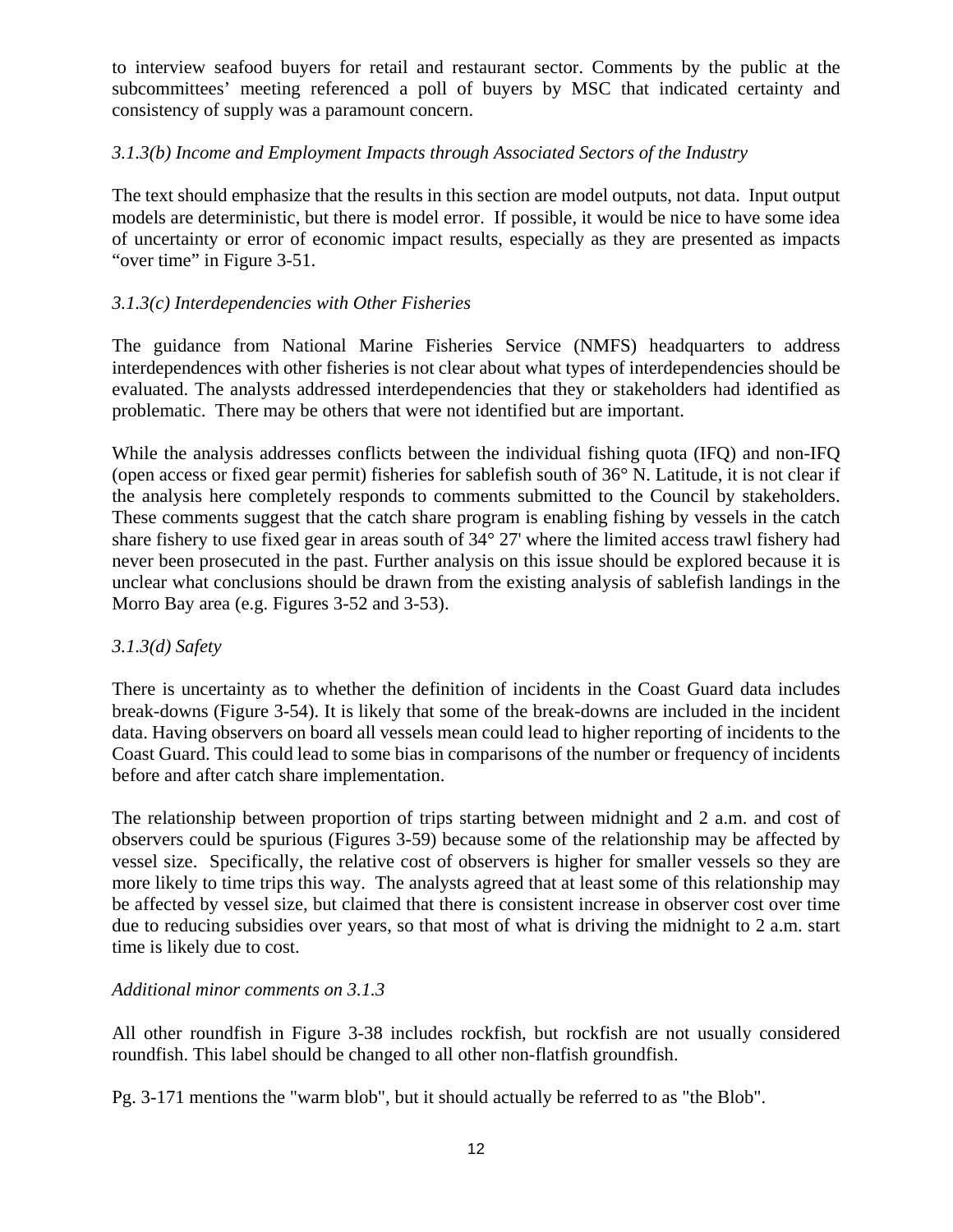It is difficult to distinguish between pre-catch share and catch share period in Figure 3-56. Use of open circles may improve readability.

## **Section 3.2 Community Performance**

Section 3.2 summarizes aspects of the catch share program that are believed to affect fishing communities. This section summarizes the geographic distribution of landings, the location of buyers/first receivers, infrastructure in specific ports, the location of quota owners, community level social indicators (engagement and vulnerability), employment, various aspects of community fishing associations and cooperatives, and the attitudes of fishery participants regarding various aspects of the catch share program and the fishery in general. Section 3.2 also provides information on PGFSS survey respondents statements regarding the ability of new participants to enter the fishery and perceived determinates of exit from the fishery.

## General Comments on section 3.2

A preamble should be added that reminds readers that the program is not yet mature and, in particular, that trading of QS only started recently. This impacts several aspects of the program perceptions, such as whether it is harder to get loans. Also, the report should place the groundfish fishery in the broader context of the west coast fisheries because most vessels are not reliant on groundfish revenue.

Section 3.2 should focus more on regional differences in perceptions and, to the extent possible, also report the impacts/changes in perceptions within communities (as well as between communities). The latter may be challenging to assess given small sample sizes by community and it may be necessary to rely on the repeat response information.

Could the data be used to explore the quantitative effects of changes in the location of quota? For example, which vessels/operators (the least efficient?) are leaving?

The highlights need to be supported by the text. Also, be careful of highlighting statements such that they appear to represent consensus among respondents, but for which the detailed responses indicate this is not necessarily the case.

Much of the discussion of the impact of observer coverage that occurs in Sections 3.2.2 and 3.2.3 can be limited or moved. Observer coverage impacts can be better focused in Section 3.4 (Program Management Performance).

#### Specific comments on Section 3.2.2 Fishing Communities

The time periods in Table 3-87 are not consistent with time periods used in the analysis in section 3.1. The text should give some rationale for the time periods chosen for the analysis.

The text in section 3.2.2(c) Changes in Infrastructure makes conclusive or semi-quantitative statements (e.g. "most"). These should be supported by documenting changes in infrastructure by port where possible (e.g. number of processors).

Table 3-108 (in section  $3.2.2(d)(1)$ ), which documents trends in QS owners, should show absolute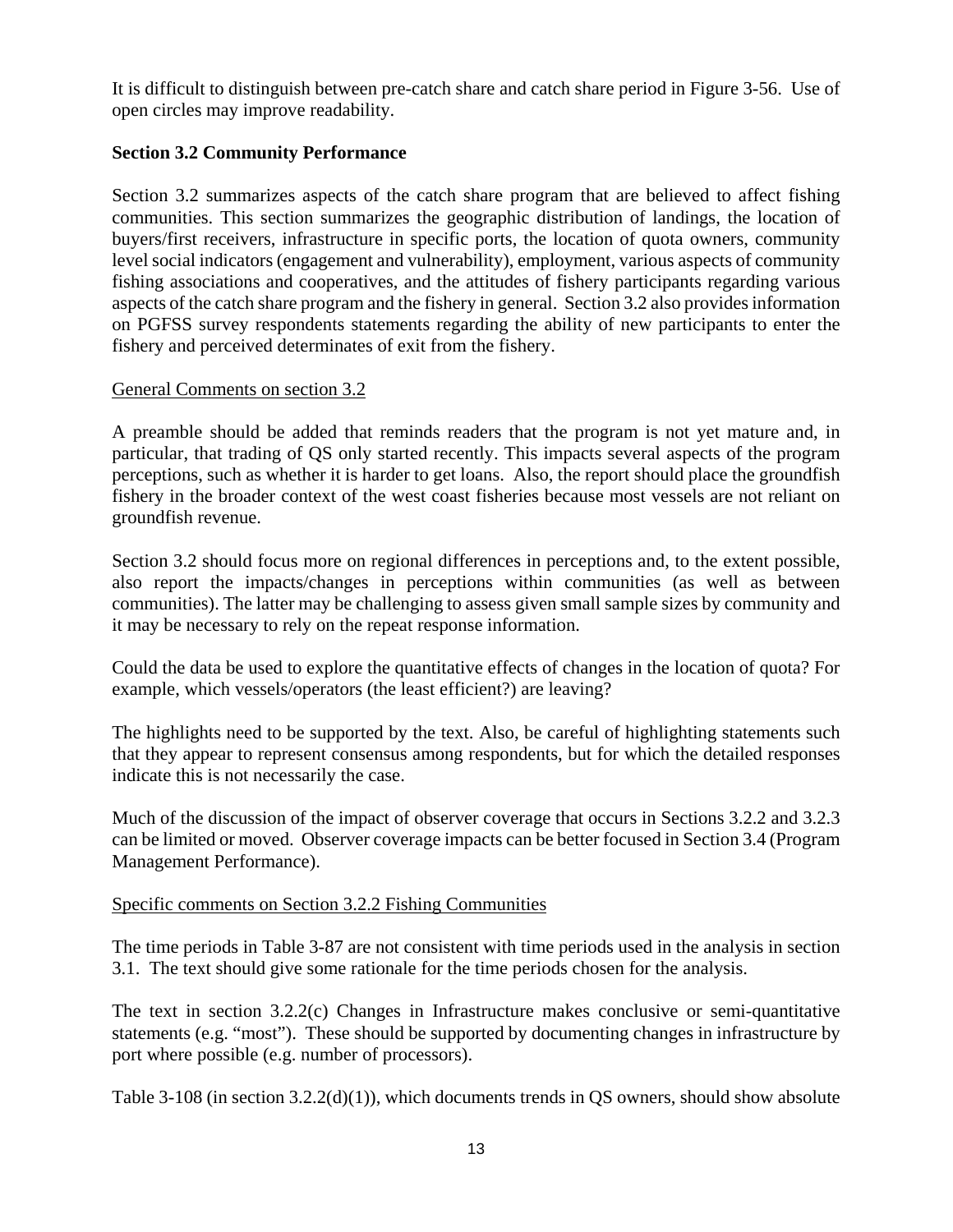numbers as well as percentages to aid interpretation.

The discussions of the engagement and vulnerability indices would benefit from some emphasis on the definition of indicators and their link to the fishery. Engagement is defined in 3.3.2(e) (page 3-242) as "a measure of the importance of a given community to commercial fishery resources and activities." The text would benefit from some additional emphasis that this concept is different from the importance of fishing to a community. Also, the social vulnerability indicators are constructed from census data and the link to what is happening in the fishery is not clear and direct. Changes in social vulnerability are not necessarily indicators of changes or events in the fishing industry. The review should explicitly make this caveat.

The highlights for section  $3.2.2(g)(3)(c)$  on page 3-281 state: "respondents reported a high degree of consolidation toward processing companies and other multi-vessel entities." Can this belief by respondents be supported by analysis of existing data? This may be complicated given the nature of the available data, but an attempt should be made to explore this issue. Also, a definition of a "multi-vessel entity" should be provided.

There appears to be a conflict between Figure 3-74 and the discussion in section  $3.2.2(h)(3)$ "Improvements in Compensation, Job Stability, and Standard of Living". However, this may be because Sec 3.2.2(f) refers to changes in jobs while Fig. 3-74 refers to roles given a job in the fishery. There should at least be cross-referencing between these sections and possibly some direct comparison of the results and interpretation.

The highlights for section 3.2.2(g) state "Newport, Oregon, appears to be adapting well to the catch share program, in part because the diversity of its fisheries and its robust infrastructure" and quotes by Newport-based participants are cited in within this section. Did the survey receive comments from communities outside Newport that Newport was adapting successfully? It appears so, and the report should be modified to reflect that.

## Specific comments on Section 3.2.3 Entry-Level Participants and New Entrants

3.2.3(b) Are data on the cost of trawl permits available that can be included in the document?

Difficulties in obtaining loans are cited as a barrier to entry by new participants (see highlights for 3.2.3 and discussion in 3.2.3(b)(3) Entry Investment: Loans and Debt). Is there evidence to support this as a general or consensus result? If so, is this a unique aspect of the catch share fishery or an issue facing all commercial fisheries? Comment by the public at the subcommittees' meeting suggests that banks are still willing to make loans, particularly for vessel purchases.

Section 3.2.3(b)(4) states "Complicating affordability issues for crewmembers is the fact that QS transactions generally occur in large increments" (page 3-309). This may reflect the current state of the immature quota market. How likely is it that the number of small transactions increases over time as the quota market matures?

In section 3.2.3(c) Fishing Heritage, the draft document cites issues such as lack of family connections, aging of the fleet, etc. as barriers to new entry. Are these issues unique to fisheries (if so, how and why) or are they also faced by other industries and communities?

Specific comments on Section 3.2.4 Small Vessels and Vessels Leaving the Fishery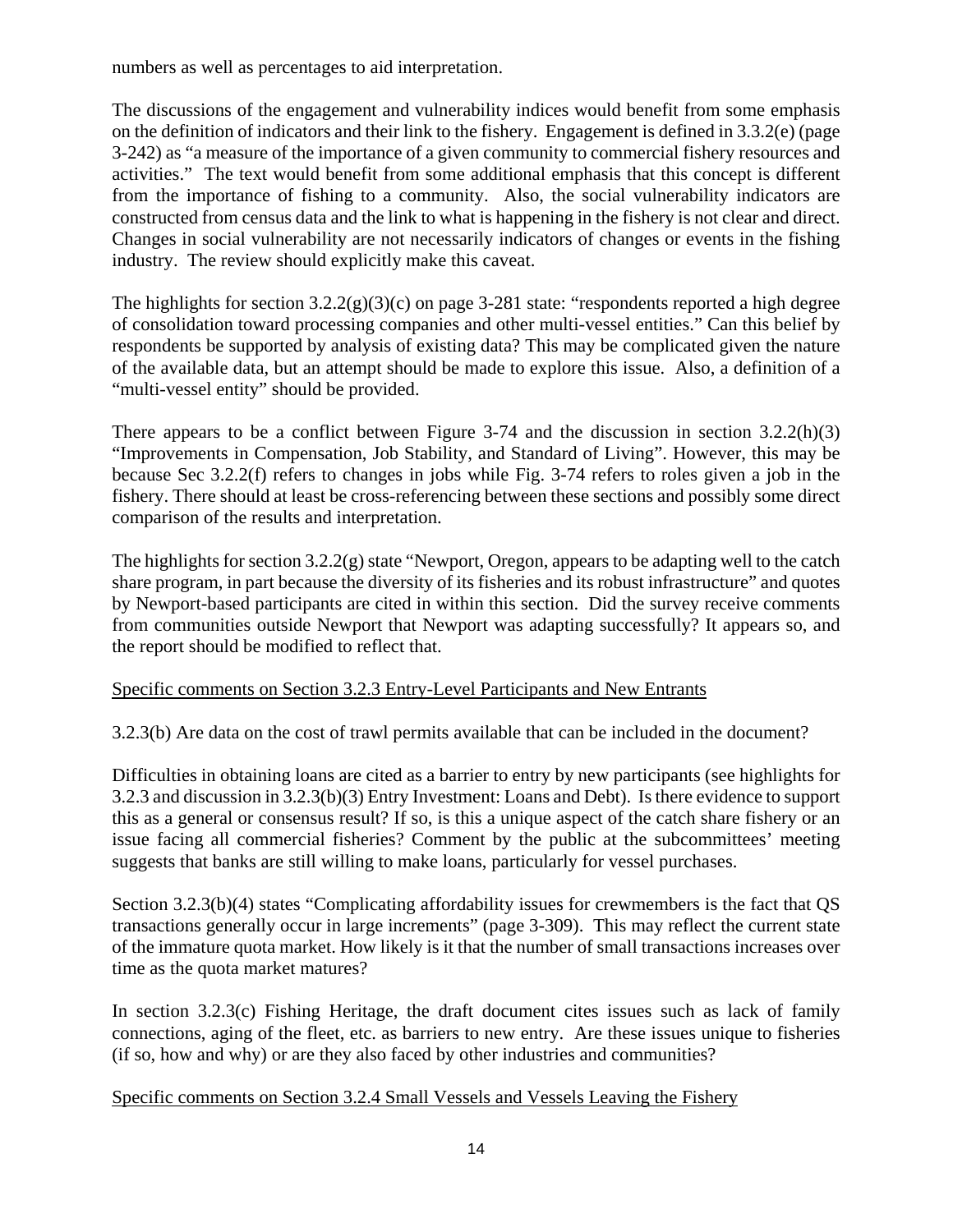Section 3.2.4 makes statements that can and should be verified using existing data. This section should attempt to justify the statements (a) small vessels may be becoming more reliant on other fisheries, such as crab and shrimp, in order to offset diminished revenue in the groundfish fishery; (b) some small trawl vessels have left the fishery, either by leasing out their quota, or by selling; and (c) Astoria/Tillamook have lost the greatest number of both large and small vessels that were active in the trawl fishery during 2009 and 2010, followed by Washington, based on data collected for the economic section of the report.

## **Section 3.3 Environmental Performance**

Section 3.3 summarizes environmental outcomes in the catch share fishery. The draft document states that a main goal of the catch share program is "to reduce the incidental catch of overfished groundfish species to assist in rebuilding these stocks." This section summarized discards and total mortality, catch limits and optimum yield, the status of stock regarding overfishing and rebuilding, bycatch of protected species, and habitat impacts. This section also contains a discussion of "localized depletion" of southern sablefish stocks (Section 3.3.4(b), see subcommittees' comments below).

## Specific comments on Section 3.3.2 Discards and Total Mortality

The species composition of the grouping labeled roundfish in Figure 3-80 and 3-81 is not clear. A similar issue arose in the discussion of section 3.1.3. Providing an appendix defining the species included in roundfish would be helpful and reference to it in the figures would be useful.

#### Specific comments on Section 3.3.3 Catch limits and Optimum Yield

The discussion in section 3.3.3(c) Large Bycatch Events (Lightning Strikes) regarding the implications of large bycatch events for fleet behavior should be moved to the economic section. In particular, section 3.1.3(a) Utilization Information contains a discussion of the effect of perceived risk on utilization and the quota market. The total amount of removals is what is pertinent to Environmental Performance rather than the implications of large catch event "lightning strikes" which are primarily economic.

#### Specific comments on Section 3.3.4 Status of Stocks

The language in section 3.3.4 Status of Stocks regarding "overfishing" and "overfished", and "recovered" species is potentially confusing to stakeholders.

- Above the minimum stock size threshold (MSST), a once overfished stock is referred to as 'rebuilding' rather than 'overfished' under national parlance, but is still referred to as 'overfished' in the PFMC since it is still in a rebuilding plan and subject to much lower harvest levels until completely rebuilt. A footnote below Figure 3-97 regarding the definition of 'rebuilding' in in the MSA vs. 'overfished' in the PFMC would help readers from our Council understand the terminology being used.
- Also filling in the blanks in Figure 3-97 would clarify the status in the intervening years. Canary and Pacific ocean perch were continuously in an overfished state, and should be indicated as such in the table. Circling the status symbol when an assessment was undertaken would also help readers follow the table.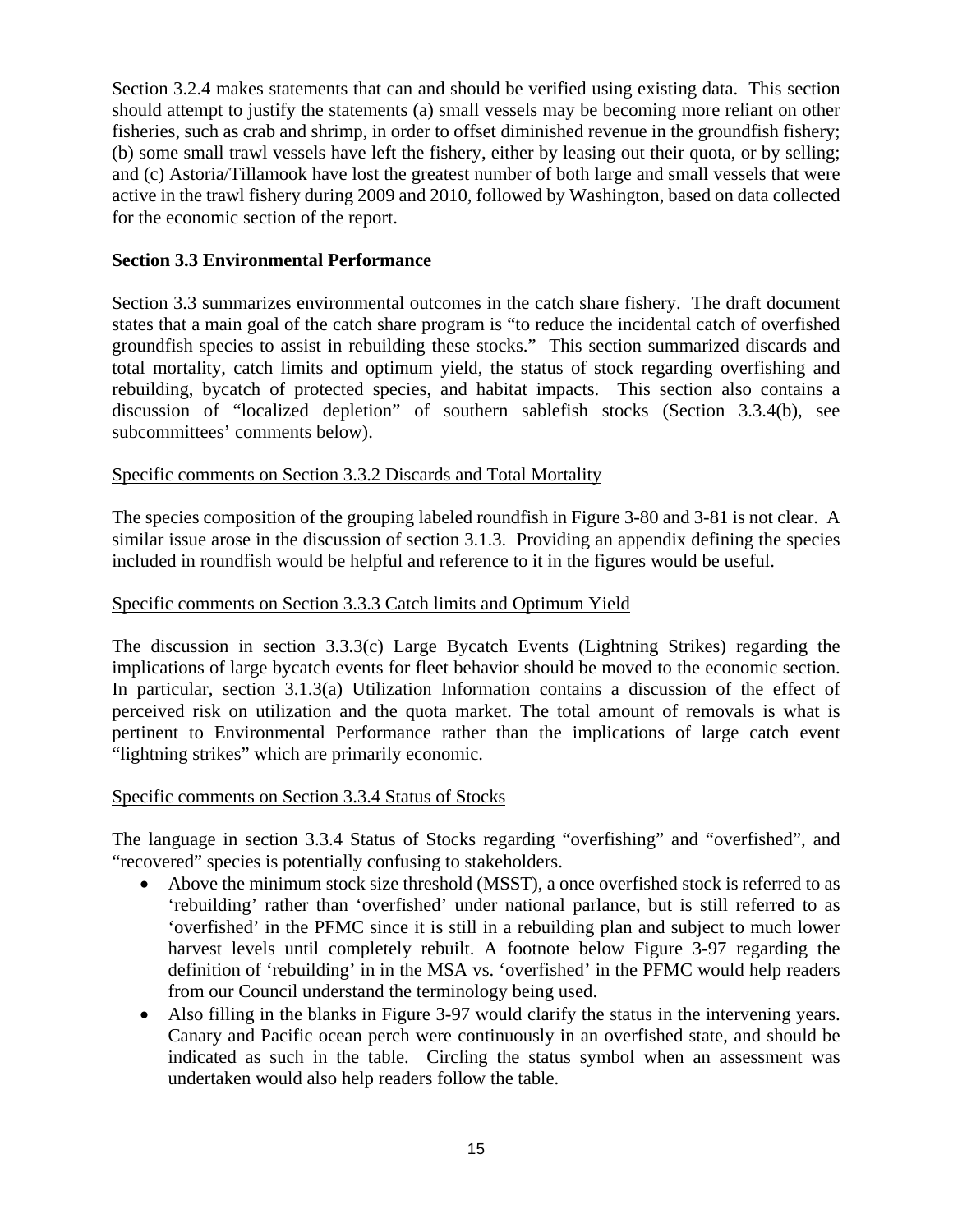• The header for Figure 3-97 indicates the stock was overfished at that time according the most recent assessment, whereas the assessment effective at the time in question is reflective of our understanding of its status at that juncture. Thus, the table should be referencing status relative to the assessment effective in each year if it is to reflect our understanding of stock status and resulting stock status under management at the time. The annual Status of the Stocks report forming the basis for the figure may use methods that differ, reflecting a retrospective understanding of stock status per the most recent assessment. Whichever method is used, it should be referenced and explained in the Figure caption. This may also pertain to Figure 3-98 and 3-99.

In Figure 3-99, the title on the slide should not reference "overfished rockfish" since some of the species listed were never overfished. The perception of the trend in abundance appears to reflect results from the most recent assessment rather than the status as understood in each year given the assessment in effect at the time. The caption should clarify whether the Stock Information System results or the most recent assessment were referenced to clarify the source used. Cowcod also needs to be added to the graph using a B<sub>MSY</sub> of 620 mt as the basis for comparison.

## Specific comments on section 3.3.4(b) Localized Depletion of Sablefish South of 36°N. Latitude

The term "localized depletion" as used in this section is not clearly defined and may not reflect the nature of the issue being analyzed. The draft document fails to present a strong and relevant definition of localized depletion. Is the issue being analyzed an ecological issue? Or is it a change in fishing behavior that (possibly) negatively impacts the ability of another group of fishers to fish? The second is an economic question.

- The degree to which a stock may be subject to localized depletion depends on the distribution and intensity of fishing effort from the fleet and mobility of the species.
- Identifying localized depletion requires comparison of the rate of change in the population size at a global level and the local level. The abundance of the stock is spatially heterogeneous and depletion will not be consistent over the distribution of the stock even in the absence of fishing. It may prove difficult to determine whether the rates of change in the abundance in a given area are more severe than could be occur at random.

The data utilized to address this question are too limited to draw any conclusions regarding fishery conflicts and localized depletion.

- The current analysis utilizes only six years of data for the CPUE from only four boats in the area of the central coast in California between 34° 27' N and 36° N depicted in Figure 3-102. The amount of data is insufficient to draw any conclusions.
- Any trends in abundance or CPUE should be compared to the rates of change elsewhere.
- The Northwest Fisheries Science center Shelf/Slope Trawl survey data should be analyzed in an analogous fashion for the area of interest and compared to the results for the whole area sampled by the trawl survey or adjacent waters considered to be less heavily fished.
- In addition, statistical tests should be conducted between trends to provide greater rigor in examining whether there is a statistically significant difference in the trends in CPUE observed between the area of interest and the area outside for both the fishery dependent and fishery independent data sources.
- Alternative hypotheses regarding the potential causes should also be noted and analyzed where possible, i.e. shifts in the distribution of the stock from the area of interest as sablefish are a mobile species and water temperature regimes etc. may have effected their distribution resulting in the observed patterns.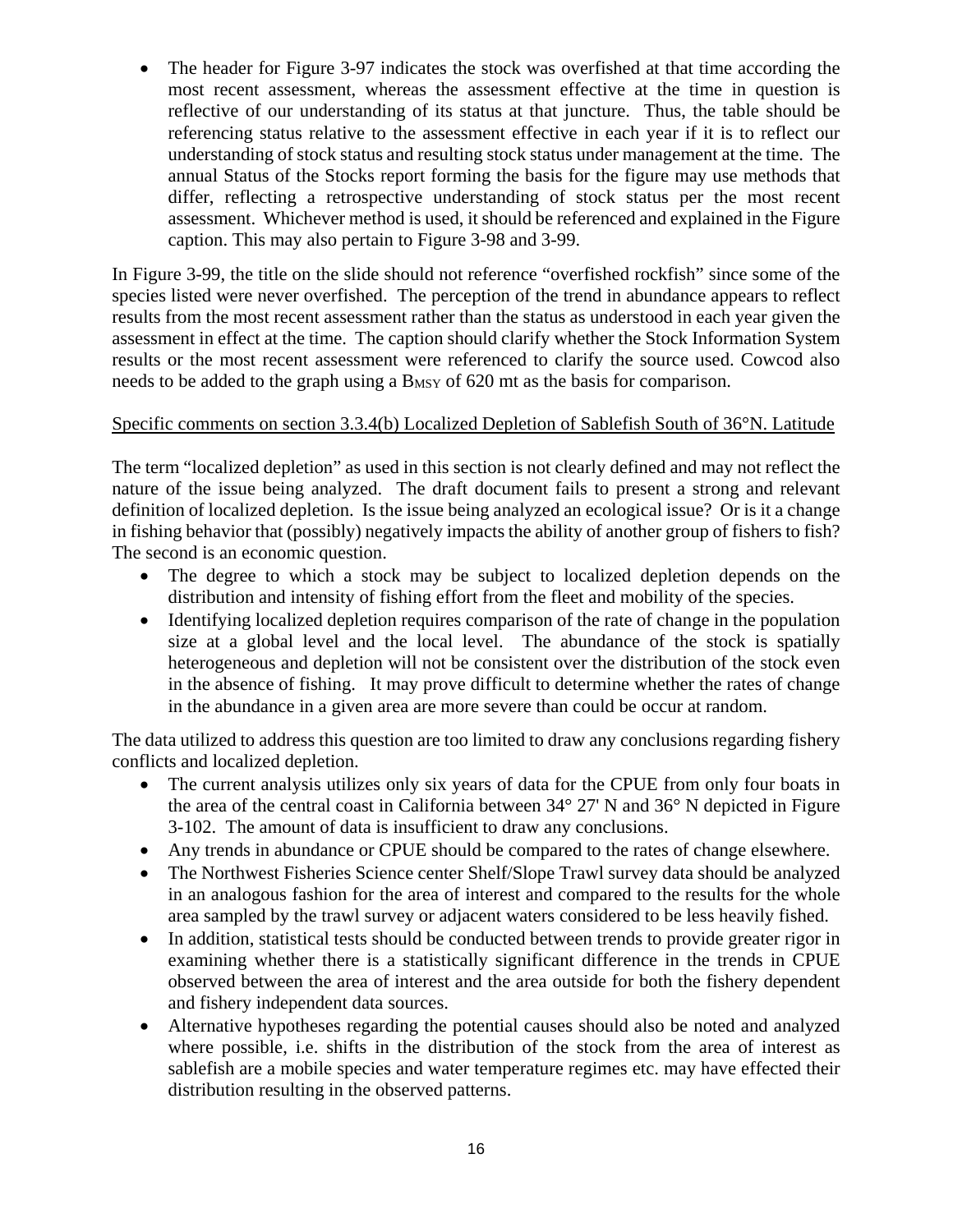Latitude and longitude should be indicated on the maps showing overlap in fishing effort between sectors (Figure 3-103). This figure fits better in the economic section regarding interactions between fishing sectors focusing on gear conflicts resulting from gear switching.

### Specific comments on section 3.3.5 Protected Species

Section 3.3.5(a)(1) contains a detailed discussion on bycatch of salmon species, including bycatch counts through 2013 in Table 3-137. Additional, updated information was presented to the full SSC at the April 2017 meeting under agenda item F.3 regarding ESA section 7 consultation on the take of listed salmonids in the groundfish fishery and should be incorporated into the final document (www.pcouncil.org/resources/archives/briefing-books/april-2017-briefing-book/).

This section sometimes refers to pounds or tons of salmon when the reported quantities are numbers of fish, units should be checked and corrected as necessary.

Marine mammal interactions with the fishery include entanglement in fishing pot gear are described in section 3.3.5(b)(1). It is unclear whether Table 3-140 includes entanglement in crab pots (the presentation indicated that these are included), but only entanglements with fish pots should be presented. Season and depth distribution of fishing effort differs between fisheries.

The potential biological removal (PBR) limit for the marine mammals should be included in Table 3-140 for comparison to fatal interactions.

## **Section 3.3 Program Management Performance**

The Magnuson‐Stevens Fishery Conservation and Management Act (MSA) Limited Access Privilege Programs (LAPP) provisions and the Groundfish FMP Amendment 20 emphasize the importance of efficient and effective enforcement, monitoring, and management of the catch share program. This section presented indicators of management performance, and qualitative assessments informed by public comment.

#### Comments on section 3.4.2 Monitoring, Accountability, Catch Accounting, and Enforcement

The draft document does not include an assessment of the cost-effectiveness of maintaining 100 percent observer coverage. This issue may become more important as fewer overfished species implies lower risk from having unobserved trips.

Viability of discarded Pacific halibut on vessels with electronic monitoring is assessed by assuming a fixed mortality rate by gear type. It may be possible to refine viability estimates using observer data (Section 3.4.2(b)(6) Discards).\

#### **Executive Summary**

Given the length of the draft document, the Executive Summary is an important component of the 5-year review. It is likely the only portion of the document that many will have the opportunity to read in detail. Therefore, the subcommittees stressed that the Executive Summary must clearly and accurately convey the most important information contained in the draft document.

The Executive Summary contained in the draft document is organized according to the four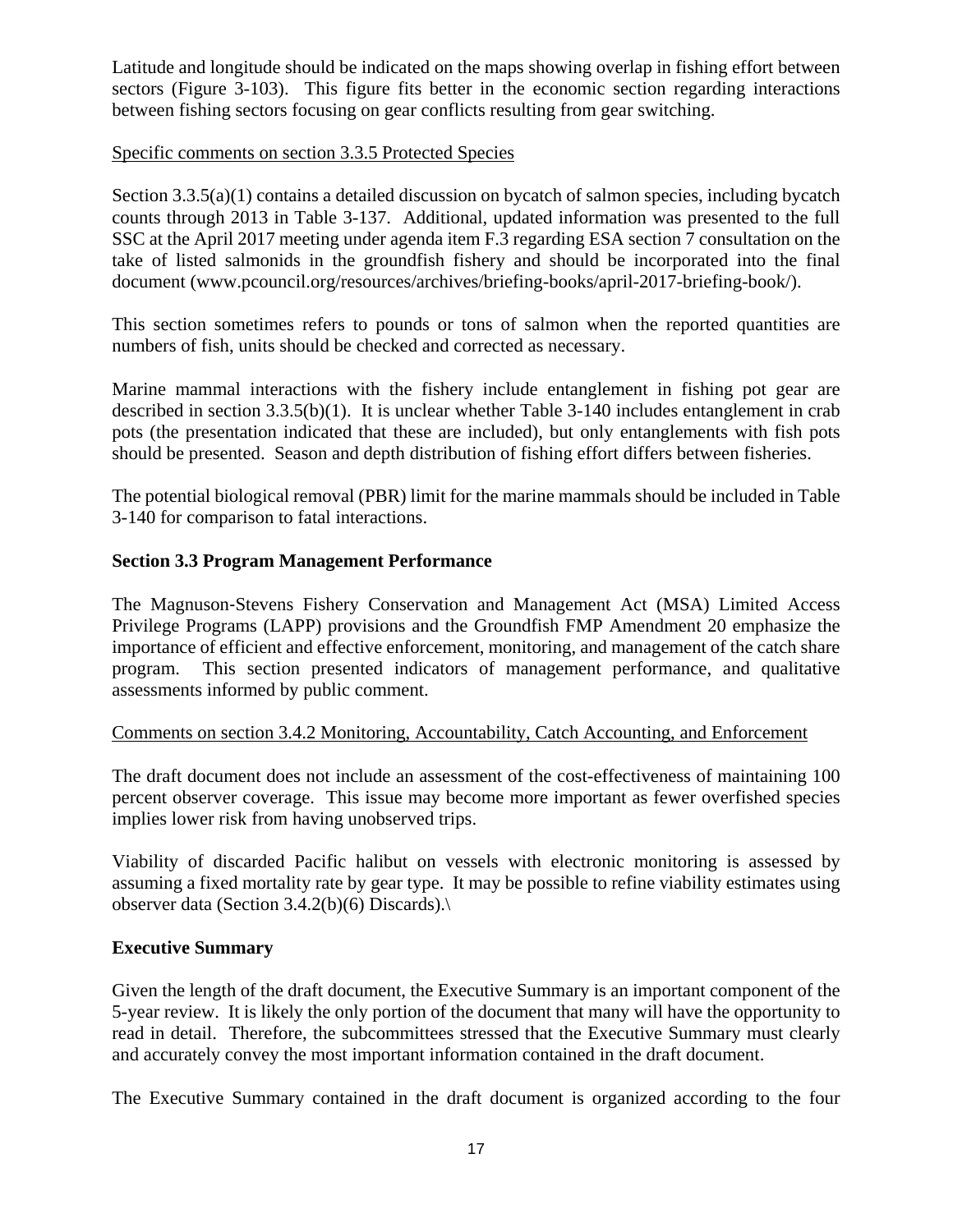questions that the SSC suggested to the Council in November as focal points for the report. Readers may find the fact that the Executive Summary is not presented in the same order as the main text confusing and it makes it harder to know where to find specific pieces of information. The subcommittees did not reach and consensus on the best organization of the Executive Summary and the analysts should give careful consideration to this issue. Comprehensive referencing of material and conclusions in the Executive Summary is important in either case.

At the start of the Executive Summary the following two objectives should be accomplished:

- A clearer statement of what benefits were expected from the Trawl Catch Shares program. Some text to clarify the difference between "net benefits to the nation" and the economic performance of the fishing fleet and processors would also be helpful.
- A statement that not all program goals can be achieved at the same time and that the catch share program is set up to balance competing goals.

The presentation given at the subcommittees' meeting was mainly figures and graphs. This was very helpful and the revised Executive Summary should contain figures.

Section "highlights" in the main text, which provide succinct summaries of the main "results", could provide a basis for which items are included in the Executive Summary and which are left out. The Executive Summary could also include bullet-point type lists to convey information, as the analysts think is appropriate.

The Executive Summary should avoid speculation and include only statements regarding results. Each item should be supported by data and analysis contained in the main text. In the case of qualitative survey data, only statements that can be supported as a consensus of respondent views should be presented.

The document would benefit from a timeline of major events to help put some of the changes in the fishery into context. This should include major changes in management (the 2003 vessel buyback, for example), market conditions (Ukraine market for whiting?), and important environmental factors (the "Blob"). The summary slides presented at the subcommittees meeting included a short time-line of some of such events. Inclusion of this figure would provide very helpful context and provide a longer perspective (e.g., the ground fish crisis, the trawl vessel buyback).

The summary slides presented at the subcommittees meeting included a slide illustrating consolidation from 2009 through 2016 by presenting the number of vessels participating. To understand how catch shares affected consolidation rates, especially relative to other major policy changes such as the vessel buyback, a longer time series is needed. Data exist (e.g. PacFIN fish tickets) to present this information.

- A similar slide showing the decline in the number of buyers by state starting in 1994 (title Net Benefits – Consolidation) was very helpful in showing the long term trends in the West Coast groundfish fisheries.
- A figure showing the number of trawl vessels by state starting in 1994 would be useful.
- A figure showing non-whiting trawl landings and value by state would also provide additional context.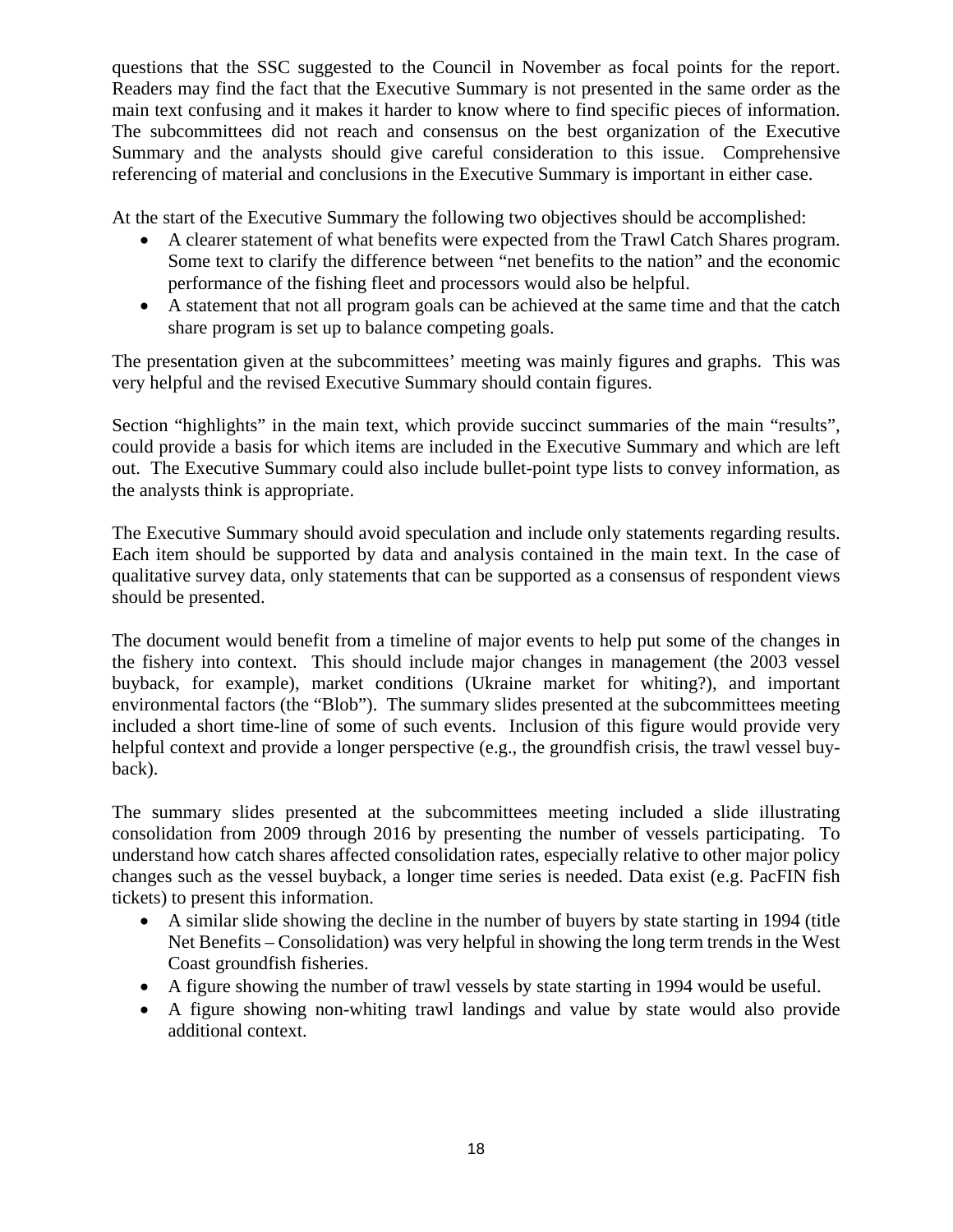Regarding financial outcomes:

- Figures and tables should include median and percentile values (not mean and standard deviation) because they better show the distribution of individual outcomes. Distribution is a main point of emphasis with these results.
- The analysts should consider presenting only VCNR figures in the Executive Summary This reduces clutter (by excluding TCNR) and the VCNR results may be more informative when assessing financial outcomes.

# **Research and Data Needs**

The final report will include a "Research and Data Needs" section. That section is blank in the draft document. The analysts asked the subcommittees for recommendations regarding topics for this section. Some possible topics are listed below, but this should not be considered an exhaustive list.

- A survey that includes quota holders who do not actively participate in the fishery.
- Additional data or cost allocation studies on program administration. It is currently unclear the extent to which cost recovery fees cover program costs.
- Research on utilization rates, aggregation limits, and economies of scale/optimal size. The data and analysis presented in the draft report are insufficient to determine the effect of aggregation limits: simply put, we don't know how participants would behave if these limits were not in place. One potential option would be to update Lian, Singh and Weninger 2009. It may be useful to include analysis of reasons for underutilization and data necessary to answer this question in future research and data needs identification.
- Research on whether observed cash prices for quota pounds accurately represent value. Are there other methods for determining value?
- Research on whether observed changes are due to changes in individual behavior or a change in the make-up of the population of participants. The catch share program or other factors may induce exit by participants with certain characteristics. This will alter the mean/median/distribution of indicators, even if the behavior of the remaining vessels hasn't changed. Further, how much exit is due to pre-exiting trends versus the catch share program? This is applies to many of the analyses in the draft document.
- An assessment of the cost-effectiveness of maintaining 100 percent observer coverage. This issue may become more important as fewer overfished species implies lower risk from having unobserved trips.
- Further research on changes in sablefish fisheries south of 36° N. Latitude. The draft document attempts to address conflicts between the IFQ and non-IFQ fisheries for sablefish south of 36°, but it is not clear if the analysis here completely responds to comments submitted to the Council by stakeholders. The nature of any interactions between fisheries in this area may be economic or biological (or both), but this is unclear at this time. Further analysis on this issue should be explored because it is unclear what conclusions should be drawn from the existing analysis of sablefish landings in the Morro Bay area (e.g. Figures 3-52 and 3-53).
- Viability of discarded Pacific halibut on vessels with electronic monitoring is assessed by assuming a fixed mortality rate by gear type. It may be possible to refine viability estimates using observer data (Section 3.4.2(b)(6) Discards).
- 3. Scoping of Trawl Catch Shares Discard Survival Credits for Sablefish and Lingcod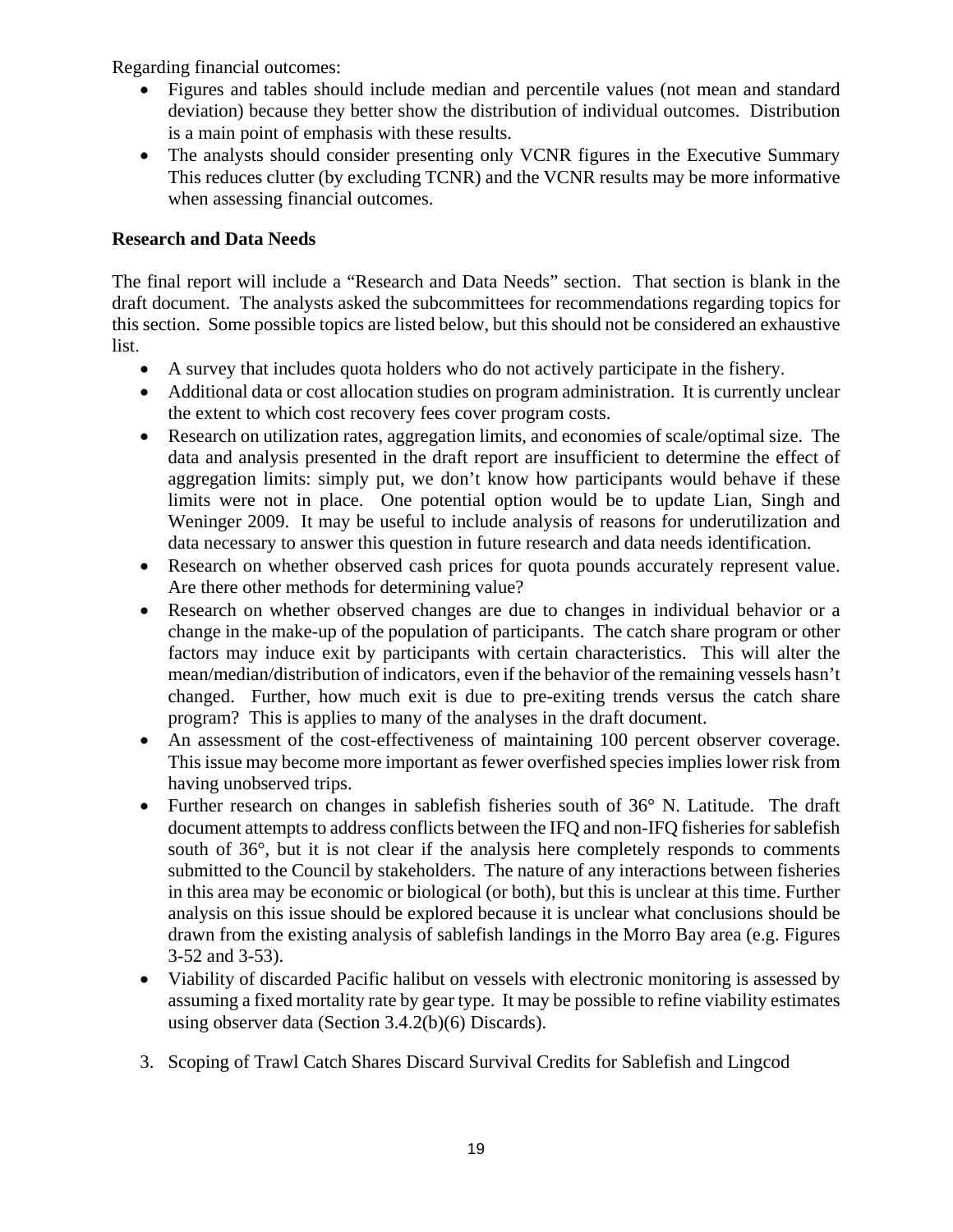The SSC reviewed the documents entitled "Scoping of trawl catch shares discard survival credits for sablefish and lingcod" [\(Agenda Item F.3, Attachment 1\)](http://www.pcouncil.org/wp-content/uploads/2017/05/F3_Att1_IFQ_Survival-credit_ScopingJUNE2017BB.pdf) and the "Groundfish Management Team [GMT] informational report on sablefish and lingcod discard mortality rates" [\(Agenda Item](http://www.pcouncil.org/wp-content/uploads/2017/05/F3a_GMT_Rpt1_DiscardMortality_JUNE2017BB.pdf)  [F.3.a, GMT Report 1\)](http://www.pcouncil.org/wp-content/uploads/2017/05/F3a_GMT_Rpt1_DiscardMortality_JUNE2017BB.pdf). Lynn Mattes and Heather Reed (GMT) provided a summary of the GMT report and answered questions.

The information provided to the SSC on discard mortality rates did not warrant reconsideration of the rates used in the most recent stock assessments.

With respect to the question of whether it is appropriate to apply those discard survival rates as credits to the catch share fishery, the analyses planned by the GMT should be useful in evaluating any potential complications, such as changing incentives to discarding practices. The SSC previously recommended that discard mortality assumptions be consistent between assessments and management [\(Agenda Item F.2.b, Revised Supplemental SSC Report, March 2012\)](http://www.pcouncil.org/wp-content/uploads/F2b_SUP_REVISED_SSC_MAR2012BB.pdf). In reviewing the materials provided, the SSC finds no reason to diverge from this advice.

## *SSC Notes:*

*In future revisions to the Stock Assessment Terms of Reference there should be clarification that assessment analysts should work with the GMT to ensure that assessments reflect the best available information on discard mortality rates.*

4. Final Stock Assessments and Catch Reports

The SSC was briefed by the Groundfish Subcommittee regarding the stock assessment updates for arrowtooth flounder, blackgill rockfish, bocaccio and darkblotched rockfish (Agenda Item F.4, Attachments [1,](http://www.pcouncil.org/wp-content/uploads/2017/05/F4_Att1_2017_Arrowtooth_Assessment_DraftFull_Version_Electronic_Only_Jun2017BB.pdf) [2,](http://www.pcouncil.org/wp-content/uploads/2017/05/F4_Att2_bgill_2017_DraftFull-ElectronicOnly_Jun2017BB.pdf) [3,](http://www.pcouncil.org/wp-content/uploads/2017/05/F4_Att3__2017_Bocaccio_Assessment_DraftFull_Version_Electronic_Only_Jun2017BB.pdf) and [4,](http://www.pcouncil.org/wp-content/uploads/2017/05/F4_Att4_DBRK_2017_Assessment_Update_Full-ElectronicOnly_Jun2017BB.pdf) June 2017) as well as the catch report for cowcod [\(Agenda Item F.4,](http://www.pcouncil.org/wp-content/uploads/2017/05/F4_Att5_CowcodCatchReport_Jun2017BB.pdf)  [Attachment 5, June 2017\)](http://www.pcouncil.org/wp-content/uploads/2017/05/F4_Att5_CowcodCatchReport_Jun2017BB.pdf).

## **Cowcod Catch Report**

The cowcod catch report provides updated information on the rebuilding progress of cowcod off the U.S. Pacific coast using catch data through 2016. The 2013-2016 total catches (landings plus dead discards) were estimated to be less than the annual catch limits (ACLs) in place each year as well as the annual catch target (ACT) for 2015 and 2016. While an update to the rebuilding analysis was discussed, the stock is projected to rebuild in 2019 under all catch levels previously analyzed and an updated analysis is unlikely to result in a substantial change compared to the status quo considering low recent levels of attainment.

#### **Update Assessments**

#### *Arrowtooth Flounder*

The most recent full assessment of arrowtooth flounder was conducted in 2007 and this is the first update of that assessment. Changes from the 2007 assessment include use of updated pre-2007 landings, discards, and composition data; updated abundance indices; updated natural mortality estimates; and the addition of 10 years of catch, composition, and NWFSC slope-shelf survey data. The methods used in the update are consistent with the Terms of Reference (ToR) for updates and represent the best available science for use in management in 2019-2020 as a category 2 assessment.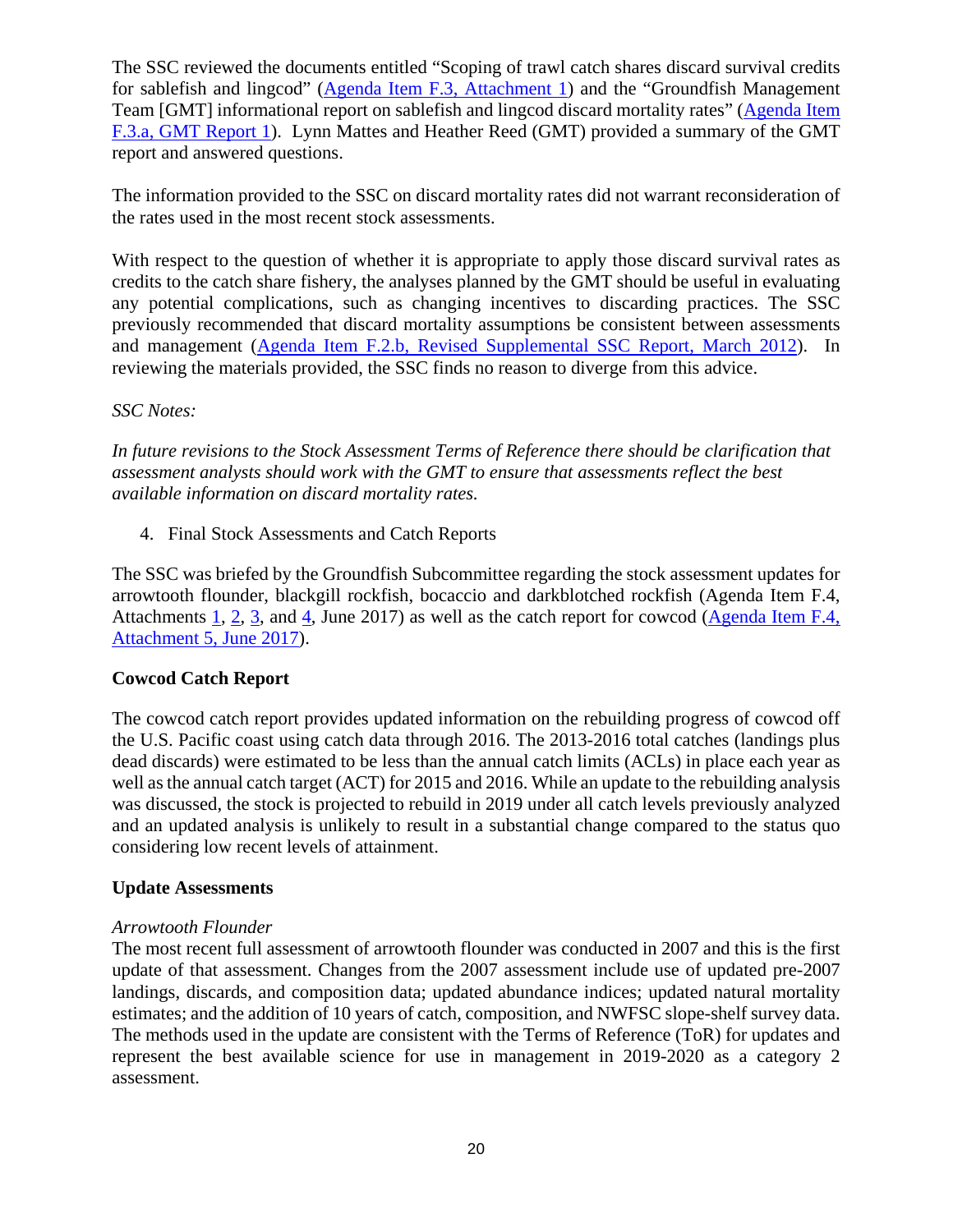Large recruitments that occurred in 2011-2013 coupled with declining fishing mortality have resulted in an upward trend in biomass. The assessment update estimates spawning biomass of almost 57,000 mt, with a depletion of 87 percent in 2017, which is much higher than the  $B_{MSY}$ proxy of B25% for Council managed flatfish species. Biomass trajectories prior to 2007 were substantially different compared to the previous assessment. Therefore the SSC recommends that the next assessment of this stock be a full assessment.

The SSC would like to acknowledge the work of both the teachers and the students that went into the arrowtooth flounder update assessment, which was comprehensive and carefully prepared as part of an applied stock assessment course offered jointly at Oregon State University and the University of Washington.

#### *Blackgill Rockfish*

The most recent full assessment of blackgill rockfish was conducted in 2011 and this is the first update of that assessment. Changes to the model since the last assessment include a new fishery selectivity time block to account for changes in trawl fishery retention since implementation of catch-shares in 2011; updated and corrected maturity; updated fecundity relationships; updated indices of abundance; updated steepness value and recent length and age data. The model results were consistent with the 2011 assessment. The methods used in the update are consistent with the ToR for updates and represent the best available science for use in management in 2019-2020 as a category 2 assessment.

The assessment update estimates depletion in 2017 of 39.4 percent, which is just slightly below the BMSY proxy of B40%. The SSC recommends the next assessment of blackgill rockfish be an update assessment.

#### *Bocaccio*

The last full assessment of bocaccio was conducted in 2015. There were only minor changes to the 2015 assessment. These include updated catches for the commercial and recreational fisheries, updated indices of abundance, new fishery and survey length composition data, and the recently updated priors on steepness and natural mortality. In addition, the method used to estimate the juvenile index was changed to correct a methodological error but there was little impact on the results. The methods used in the update are consistent with the ToR for updates and represent the best available science for use in management in 2019-2020 as a category 1 assessment.

The assessment update estimates a depletion in 2015 of 48.6 percent, which is above the B<sub>MSY</sub> proxy of B40%, in large part due to recent strong recruitment events (1999, 2010 and 2013 yearclasses). The SSC recommends that the next assessment of this stock be an update assessment.

#### *Darkblotched Rockfish*

The most recent full assessment of darkblotched rockfish was conducted in 2015 and this is the first update of that stock assessment. Changes to the model include revision of the historical catch estimates, new length and age data, and an updated prior on steepness. A model with parameter values resulting in a lower maximum likelihood values indicating improved model fit was presented to the Groundfish Subcommittee after the assessment document was submitted for inclusion in the June briefing book. The SSC recommends that this better fitting model be used for management purposes. The methods used in the update are consistent with the ToR for updates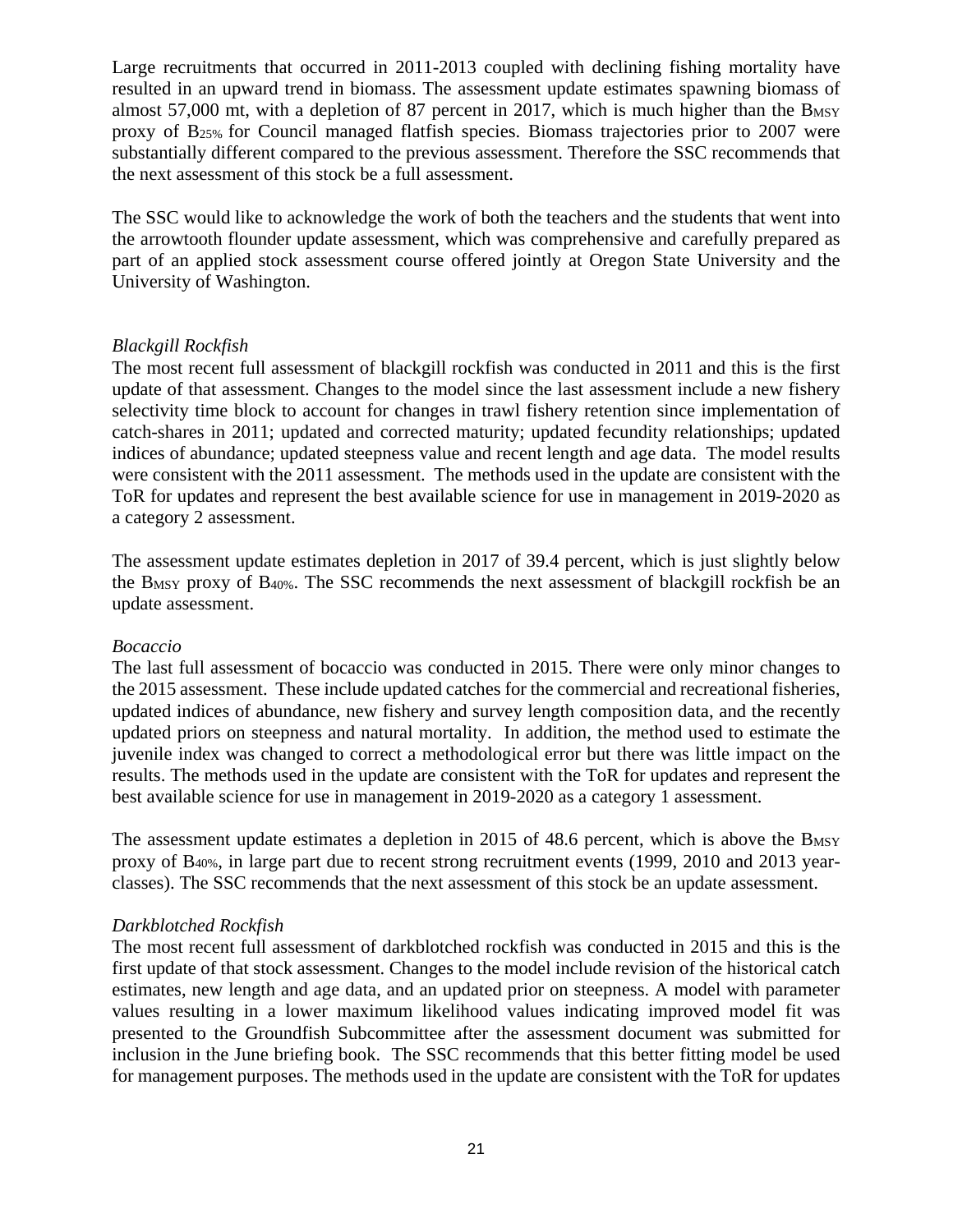and represent the best available science for use in management in 2019-2020 as a category 1 assessment.

The revised assessment update estimates depletion in 2017 of 40.03 percent, which is above the B<sub>MSY</sub> proxy of B<sub>40%</sub>. The SSC recommends the next assessment of darkblotched rockfish be an update assessment.

## **Estimation of Sigma Values for Scientific Uncertainty**

Although the SSC is recommending category assignments for the update assessments, the sigma values reflecting scientific uncertainty associated with each category are not being assigned at this time, pending the results of the planned review of default sigma values at a September 2017 groundfish subcommittee meeting [\(Agenda Item F.7.a, Supplemental SSC Report, June 2017\)](http://www.pcouncil.org/wp-content/uploads/2017/06/F7a_Sup_SSC_Rpt_Spex_Final_Jun2017BB.pdf). In addition, the default sigma value for darkblotched rockfish as a category 1 stock (0.36) is lower than that derived using values from the decision table (0.43). The higher value may be considered for use in place of the default value.

## *SSC Notes:*

- *Landings for fish caught in Oregon but landed in California were not accounted for in assessments. Authors should check with the California Department of Fish and Wildlife to obtain these estimates.*
- *In the TOR it should be noted the settings for VAST should be better documented for the final model.*
- *Darkblotched is a category 1 stock. Concern was expressed that with the removal of data that the depletion levels were varying, though some the prevailing view was that the change is not extreme enough to justify changing the category. Consideration of a threshold for changes to the results relative to the previous model was discussed, though a meaningful value was not identified.*
- *A review of the stock assessments conducted using errant CalCOM downloads from this time period indicated that the only affected stock assessments were chilipepper rockfish and canary rockfish. The magnitude of the effect on the historical catch is relatively limited compared to the aggregate removals over the entire time series, which amounts to 15% of the total for chilipepper and 2% for canary rockfish. Chilipepper rockfish is a healthy stock that is underutilized since the majority of the biomass resides within the rockfish conservation area. The magnitude of the effect of the discrepancy for canary rockfish harvest limits from a 2% change in the catch history is difficult to discern though sensitivity analyses conducted in the 2015 assessment indicate that the assessment is relatively insensitive to changes in catch history.*
- *If catch based updates are to be conducted to correct these values, there is added benefit from updating the catch data to include removals for 2015 and 2016. Catch based updates for these species should be conducted to address the discrepancy and provide revised harvest limits for 2019-2020 seasons, if not 2018. Review of the catch updates could be conducted by the Groundfish Subcommittee via webinar in time for the SSC to consider the results in September. There is a question of the timing of a review for catch based updates that would*  be required to allow time for the West Coast Region to implement changes in time for the *January 1 2018 season start date. An additional timing consideration is whether the changes can be implemented in time for issuance of initial allocations to quota accounts for 2018.*
- *Two analyses regarding uncertainty are currently underway to further evaluate the estimates of sigma and the effects of time since the last assessment on the sigma value applied. Consideration of the results of these analyses in application to 2019-2020 could either be*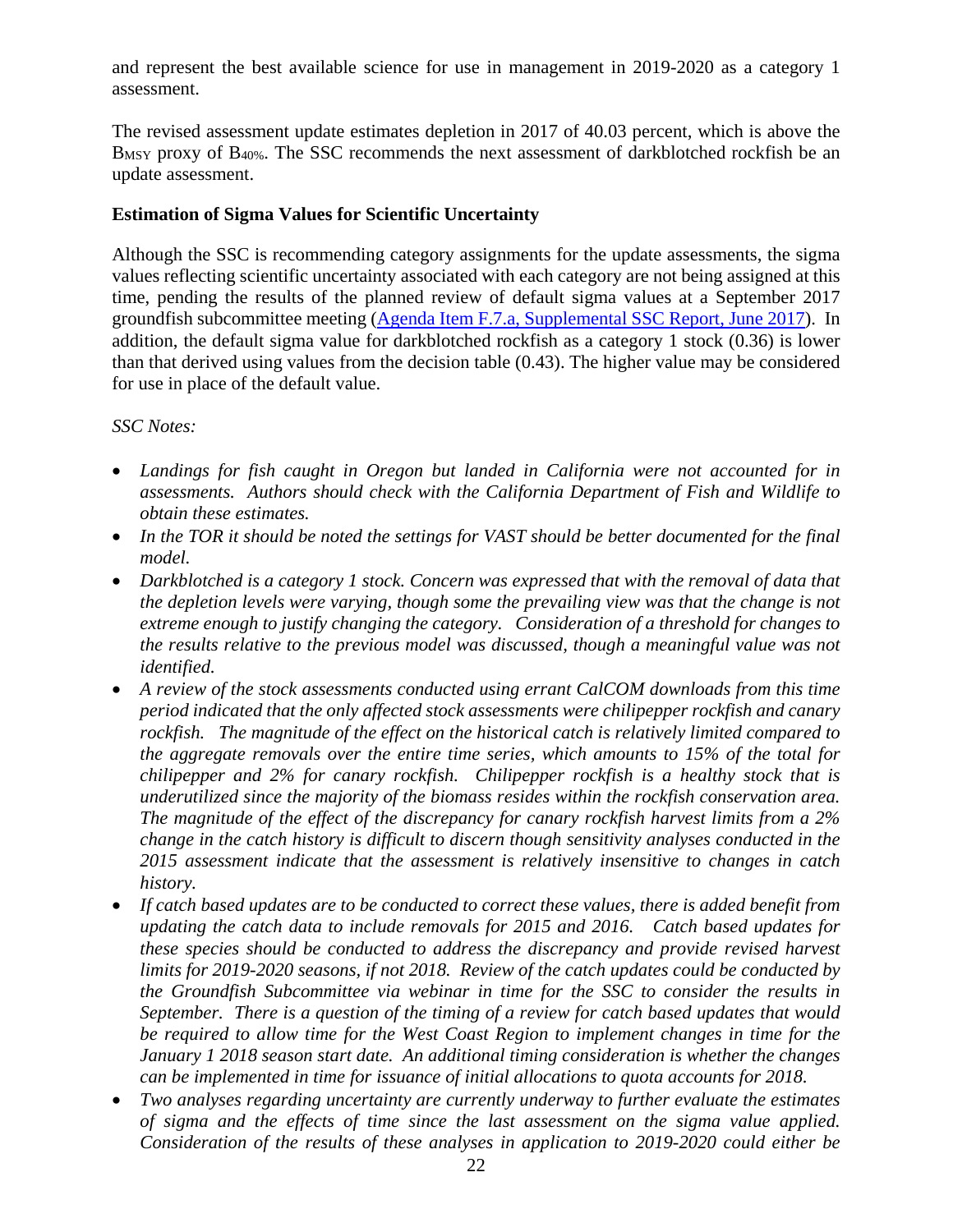*reviewed prior to September to facilitate consideration by the Council in September, reviewed at the mop-up or in a meeting in October for Council review in November. Alternatively their application in the 2019-2010 could be forgone until the next biennium to prevent the analysis, review or consideration of application from being rushed and potentially affecting the timing of the remainder of the regulatory specification process.* 

- *If data from the Cowcod Conservation Areas becomes available or it is becomes possible to estimate recruitment deviations or more composition data from the fishery that include age and sex become available, this might justify a full assessment of blackgill rockfish.*
- *The next time the TOR is revised, the default sigma values for each category should be provided and an explanation (or appropriate citation) of how the default sigma values were derived should be included.*
	- 7. Specifications and Management Measures Process for 2019-2020 Fisheries

Mr. John DeVore briefed the SSC on the proposed process and schedule for 2019-2020 harvest specifications for groundfish. The SSC discussed the additional analyses that will be needed for the 2019-2020 cycle, and the plans for review of these additional analyses.

Errors in historical (pre-1968) catches for California in the CalCOM database were recently discovered and corrected. After examination of all potentially affected stock assessments, the historical catch time series was found to be incorrect for two 2015 assessments, chilipepper rockfish and canary rockfish. Because the errors are too large to disregard, these assessments will need to be rerun with the corrected catch time series, and new overfishing limits (OFLs) and acceptable biological catches (ABCs) specified. The SSC recommends that these corrected assessments be reviewed at the mop-up panel in September.

New rebuilding analyses will be needed for stocks assessed in this cycle that remain overfished, unless the stock is projected to be rebuilt within two years. If the base model from the Stock Assessment Review (STAR) panel review indicates that the stock remains overfished, work on a new rebuilding analysis should begin as soon as possible, even though the SSC will not formally endorse the assessments until the September Council meeting. These rebuilding analyses will need to be reviewed at the mop-up panel.

The Groundfish Management Team (GMT) proposed a review of the yelloweye rockfish projection model. The SSC recommends that this review be scheduled as a webinar in August or September with participation by the SSC's Groundfish and Economics Subcommittees.

Due to their age, several stock assessments no longer provide useful information for management advice, and a new approach is advised for the 2019-2020 harvest specifications. Both starry flounder and gopher rockfish were last assessed in 2005, and both of these assessments are considered highly uncertain by the SSC. During the last assessment cycle, a rollover approach was used to set the OFL and the ABC, but, if possible, this approach should not be used again. The SSC recommends that these stocks be assessed using depletion-based stock reduction analysis with a depletion prior informed by stock vulnerability. These assessments should be reviewed at the mop-up panel in September.

Work is progressing on two research projects that may inform the SSC's recommendations on sigma  $(\sigma)$ , used to establish the uncertainty buffer for the ABC. One project underway at the University of Washington is directly evaluating the uncertainty in the estimate of OFL, rather than uncertainty in ending biomass, which is how the current  $\sigma$  for category 1 stocks was determined. The other research project is being conducted by the Northwest Fisheries Science Center, and is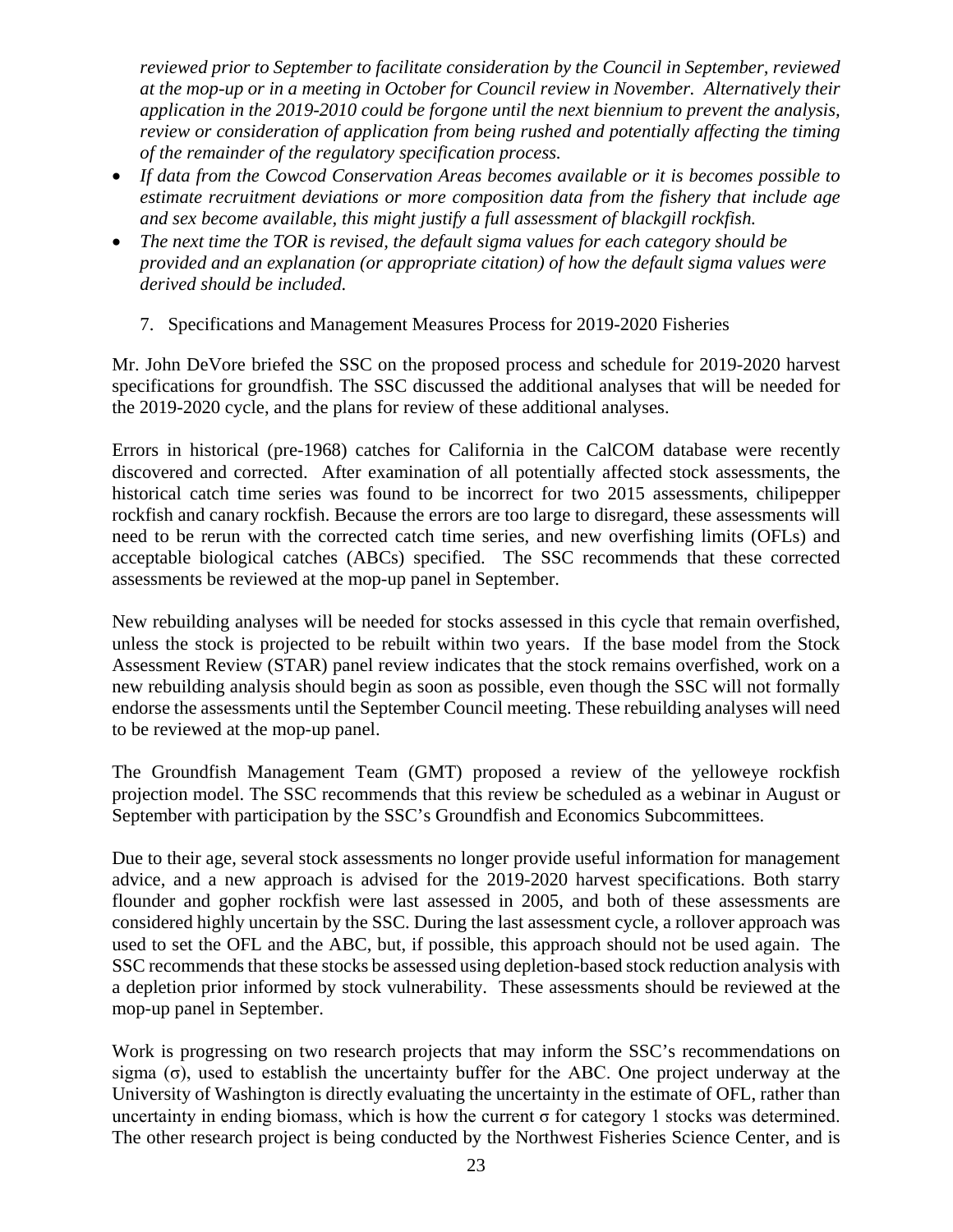evaluating how uncertainty in abundance and OFL estimates increase in the years after the assessment is conducted, and could potentially lead to a procedure where  $\sigma$  gradually increases as stock assessments become older. The SSC recommends that this work be reviewed at the mop-up panel in September. It is uncertain whether these projects will be sufficiently complete for the SSC to use a new approach for the 2019-2020 harvest specifications.

Based on the SSC's review recommendations, the agenda for the mop-up review panel appears to be relatively full. Most of these tasks are straightforward, and can be dealt with quickly. Stock assessments that are referred to the mop-up should take priority over other agenda items, including review of analyses to support the choice of σ. In the event that multiple assessments are referred to the mop-up panel, it may be advisable to move some of the items currently scheduled for review at the mop-up panel meeting to a webinar meeting of the SSC groundfish subcommittee.

## *SSC Notes:*

*In the last specifications cycle, the SSC did not assign members to review parts of harvest specifications table. Close review of OFLs and ABCs is an important task, and these assignment should be made this assessment cycle.* 

*The most recent cowcod rebuilding analysis was done in 2013. Although the rebuilding analysis includes a 10-year projection, recent catches have been much lower than were specified in the*  rebuilding plan. The rebuilding analysis for cowcod is a substantial analysis that uses custom*built software and integrates over uncertainty in the DBSRA stock assessment. The rebuilding analysis considered constant catch scenarios from 1.5 to 4.5 t, which allow evaluation of scenarios where catch is close to recent realized catches. All of these scenarios, in addition to a zero catch scenario, will result in the stock rebuilding by 2019 with greater than 50% probability. Given these considerations, there would be little benefit to redoing the cowcod rebuilding analysis.*

*There are three possible outcomes to the review of the analyses to estimate σ at the mop-up panel meeting: 1) the analysis is sufficiently complete for the SSC to recommend σ for the 2019-2020 harvest specifications cycle, 2) additional analyses are needed that can be reviewed at a groundfish subcommittee meeting in October, 3) more substantial analyses are needed and a new σ will not be recommended until the next assessment cycle.*

*Copied from F4 notes: A review of the stock assessments conducted using errant CalCOM downloads from this time period indicated that the only affected stock assessments were chilipepper rockfish and canary rockfish. The magnitude of the effect on the historical catch is relatively limited compared to the aggregate removals over the entire time series, which amounts to 15% of the total for chilipepper and 2 % for canary rockfish. Chilipepper rockfish is a healthy stock that is underutilized since the majority of the biomass resides within the rockfish conservation area. The magnitude of the effect of the discrepancy for canary rockfish harvest limits from a 2% change in the catch history is difficult to discern though sensitivity analyses conducted in the 2015 assessment indicate that the assessment is relatively insensitive to changes in catch history.*

## *C. Council Administrative Matters, Continued*

6. National Marine Fisheries (NMFS) White Paper on Best Scientific Information Available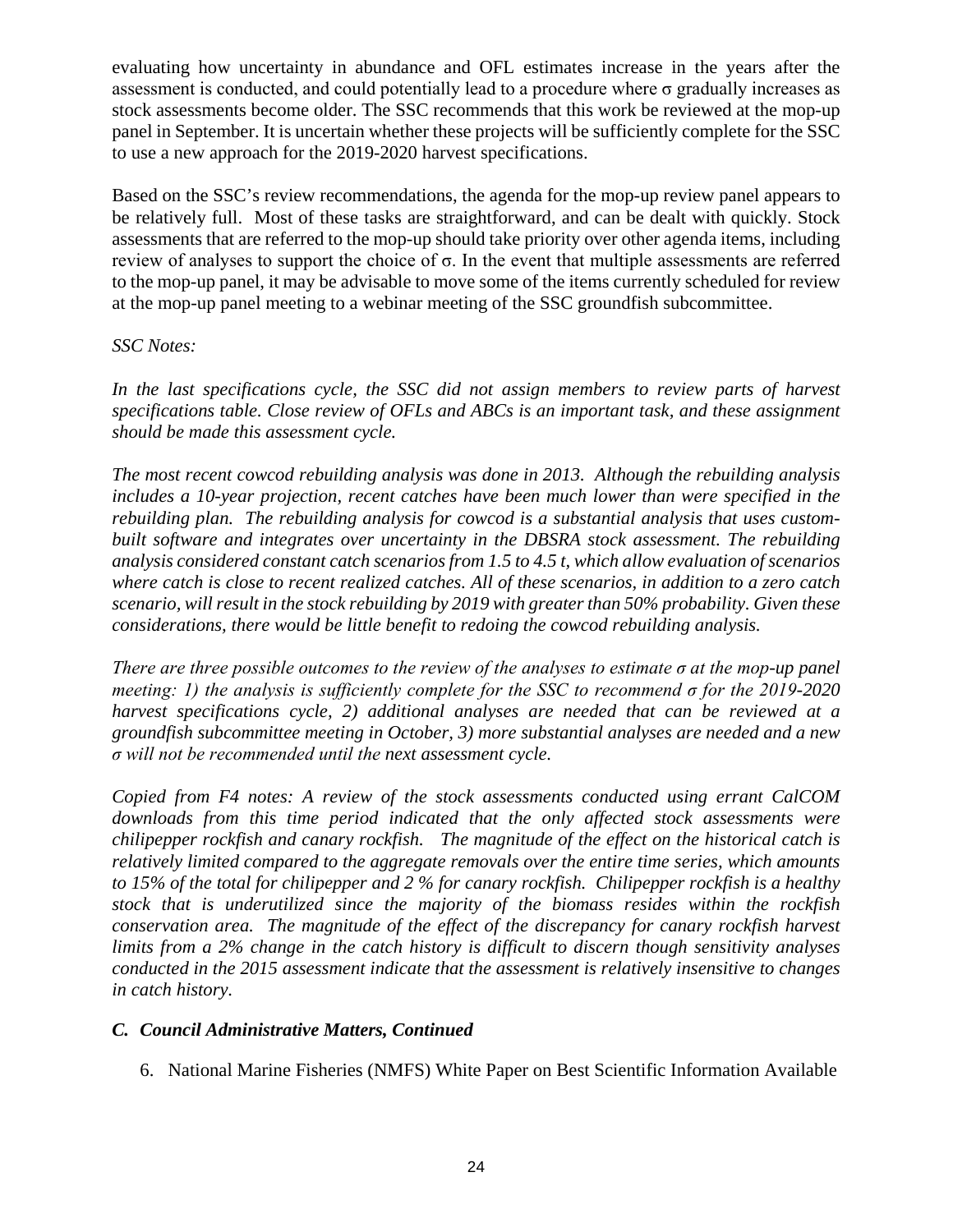Dr. Patrick Lynch (National Marine Fisheries Service, NMFS) briefed the Scientific and Statistical Committee (SSC) on a draft of the white paper "Framework for Determining that Fishery Management Decisions are Based on the Best Scientific Information Available" [\(Agenda Item](http://www.pcouncil.org/wp-content/uploads/2017/05/C6_Att1_BSIA_Jun2017BB.pdf)  [C.6, Attachment 1, June 2017\)](http://www.pcouncil.org/wp-content/uploads/2017/05/C6_Att1_BSIA_Jun2017BB.pdf). There was little written material provided for this agenda item, so SSC discussion was based on the presentation by Dr. Lynch. The SSC understands that the framework presented is meant to document the general process for determining best scientific information available (BSIA), with the intention that each Council will document their own processes. Thus, the SSC's comments are based on this framework being non-prescriptive and adaptable to the extent allowed under the applicable laws.

The SSC notes two major differences in the Pacific Fishery Management Council (PFMC) process relative to the proposed general framework. First, in many cases the peer review process for stock assessments is not complete without SSC sign-off, and thus is not as distinct as portrayed in the proposed framework. The current review process of the SSC is well organized and provides advice to the Council about BSIA, as directed by National Standard 2 (NS2) guidelines. The SSC recommends that NMFS consider the PFMC's SSC conclusions on BSIA before making a determination of their own, as SSC review is an integral part of the peer review process. Second, in the PFMC process the SSC does not specify an ABC, except for salmon. Instead, for most species the SSC makes the determination of scientific uncertainty (sigma) and endorses an OFL, while the Council makes a policy decision on risk tolerance by selecting an overfishing probability  $(P^*)$  value. The OFL, sigma, and  $P^*$  are then used together to calculate an ABC.

The SSC suggests that the proposed framework clarify that the requirement for BSIA applies to all stock assessments used for the Council process, not just stock assessments performed by NMFS as implied in the slide presentation. The SSC is concerned that there is not an established protocol to resolve a disagreement between NMFS and the SSC on a determination of BSIA, although this issue is simply highlighted by the proposed framework and is not a new concern. The SSC also notes that for some Council-managed fisheries, such as salmon and Highly Migratory Species, the process may depart more substantially from the framework than the process for groundfish and coastal pelagic species.

## *SSC Notes:*

*The SSC is in charge of determining BSIA for the Council. NMFS is in charge of determining BSIA for the Regional Administrator. These two processes are separate, although parallel, and thought should be given to what might happen if the two groups disagree. Is there a transparent process for resolution?*

8. Future Council Meeting Agenda and Workload Planning

#### *MSC review request*

The SSC discussed the request to review the document "Recent Trends in Three Selected West Coast Groundfish Species" [\(Agenda Item C.4.b, Supplemental Public Comment, April 2017\)](http://www.pcouncil.org/wp-content/uploads/2017/03/C4b_Sup_PubCmt_Apr2017BB.pdf). The SSC requires clarification on the specific questions to be addressed and the associated review standards, and recommends that Council staff coordinate with the certification team on clarifying the proper scope of the review. The SSC would then be able to identify an appropriate review process and timeline. It may be possible to review this document during the groundfish subcommittee meeting scheduled for late September (i.e., the mop-up panel), depending on the depth of review required and the number of assessments requiring follow-up review.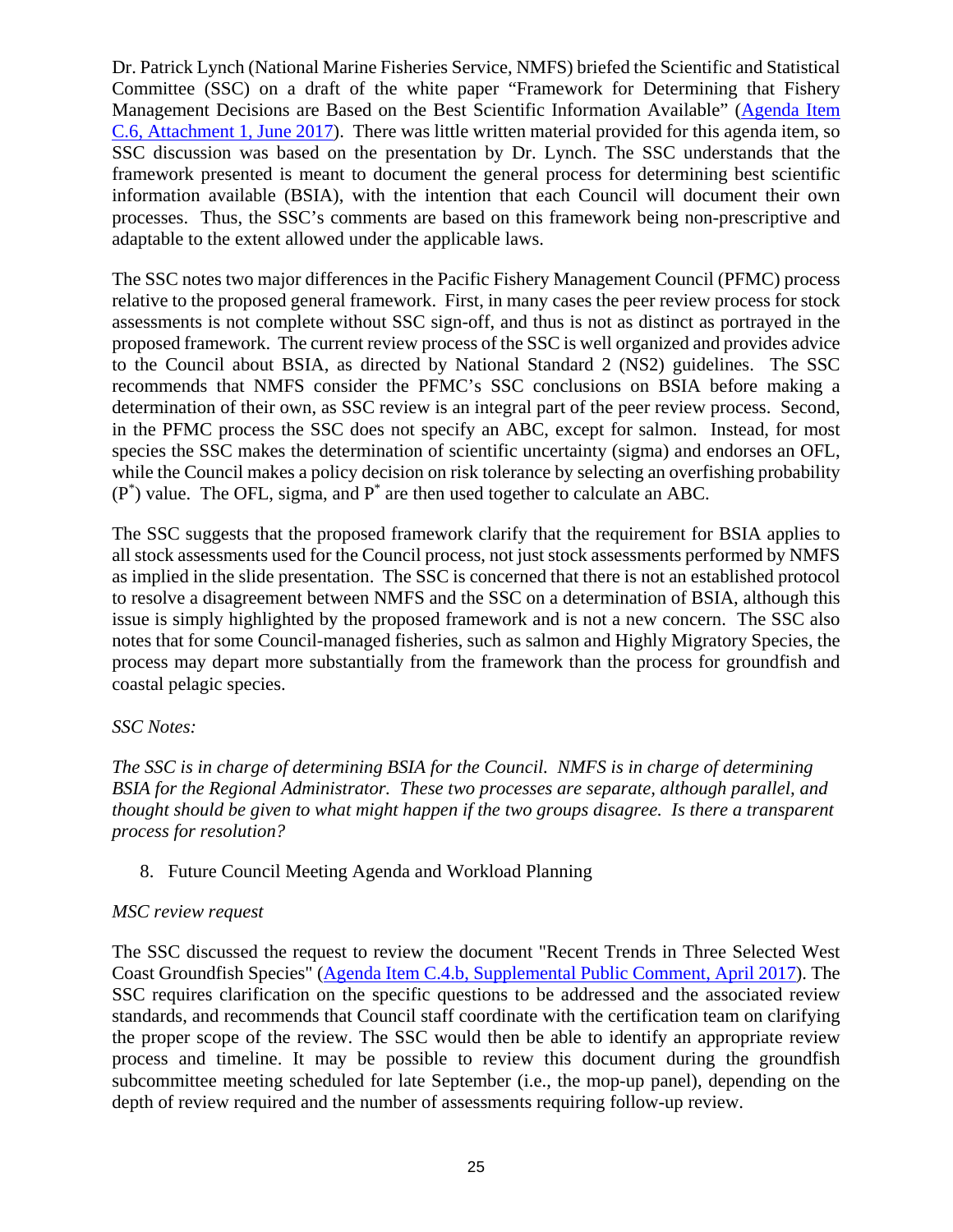### *Ecosystem subcommittee meetings*

For the last three years, the SSC Ecosystem Subcommittee (SSCES) has scheduled a meeting with members of California Current Integrated Ecosystem Assessment (CCIEA) team in the fall of the year, usually immediately before the meeting of the full SSC at the September Council meeting. The primary objective of this meeting has been to conduct technical review of selected indicators in the annual ecosystem status report. Occasionally other aspects of the CCIEA effort have been reviewed if CCIEA team considers them sufficiently developed to benefit from SSC review, and if there is potential for the topics to be useful to the Council process. The timing of the review allows the CCIEA team sufficient time to incorporate SSC recommendations in the next iteration of the ecosystem status report that is delivered to the Council in March.

The SSC has found that a regular schedule of technical review has improved the usefulness and scientific quality of the annual ecosystem report, and recommends that these reviews continue. An annual review process for ecosystem topics could be similar to the methodology review processes already in place for salmon, groundfish, and coastal pelagic species. In previous years, the SSCES and the CCIEA jointly developed the list of topics to be reviewed during the September meeting, and the SSC notified the Council of an initial list in its statement on the ecosystem report in March.

Given the strong engagement of Council advisory bodies in the Council's recently concluded ecosystem indicator initiative, a more formal approach could be considered for identifying the list of ecosystem topics to be reviewed. The SSC recommends, as one possibility, that an agenda item be scheduled for the March Council meeting that would identify the list of ecosystem-related topics to be reviewed during the September meeting. This agenda item would follow, but be separate from, the ecosystem report agenda item. This approach would allow for advisory body input, National Marine Fisheries Service input, and Council guidance on the list of review topics. The SSCES still expects to coordinate with the CCIEA team to develop an initial list of topics for Council approval, but the decision on the list of topics for review would be up to the Council.

The SSCES and CCIEA team already discussed components in the IEA that would be appropriate for technical review at this year's meeting, scheduled for September 14-15. An initial list was provided to the Council at the March meeting, but there have been some additions and deletions. The current list of topics relative to the annual ecosystem report includes:

- New habitat indicators, particularly those based on salmon life cycle stages.
- The development of a marine heatwave index, a.k.a. "blob index", that quantifies the physical conditions that we now associate with the anomalous marine heat wave of 2014- 2016.
- Definition and identification of biologically meaningful thresholds in indicators for risk assessment.
- An early warning index of ecosystem changes that identifies spatio-temporal changes in different biological indicators, and evaluates their ability to predict ecosystem state shifts.

Additional topics that are not part of the annual ecosystem report, but may benefit from SSCES review, include:

- A preliminary management strategy evaluation (MSE) for sablefish based on current assessment assumptions that includes an environmental driver of recruitment.
- Models of fishery participation choices under a variable climate.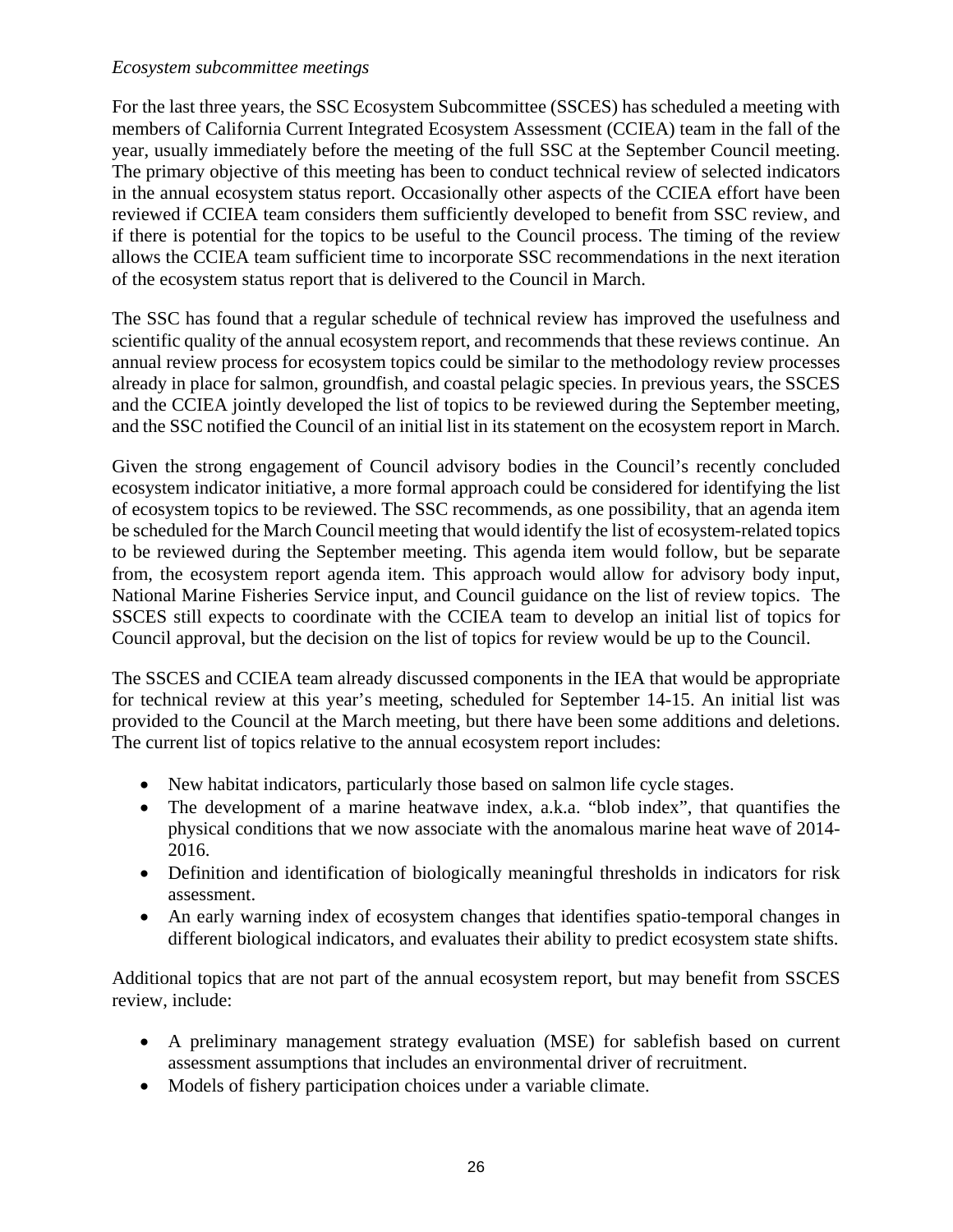The SSC notes that given the current scheduling of the ecosystem subcommittee meeting (during the September Council meeting, after the full SSC meets), a subcommittee report on the sablefish MSE would not be available to the Council until the November meeting.

| <b>Salmon</b>         | <b>Groundfish</b>              | <b>Coastal Pelagic</b><br><b>Species</b> | $\sim$ $\sim$ $\sim$ $\sim$<br><b>Highly</b><br><b>Migratory</b><br><b>Species</b> | <b>Economics</b>     | Ecosystem-<br><b>Based</b><br><b>Management</b> |
|-----------------------|--------------------------------|------------------------------------------|------------------------------------------------------------------------------------|----------------------|-------------------------------------------------|
| <b>Galen Johnson</b>  | <b>David</b><br><b>Sampson</b> | <b>André Punt</b>                        | <b>Kevin Piner</b>                                                                 | <b>Cameron Speir</b> | <b>Martin Dorn</b>                              |
| John Budrick          | Aaron Berger                   | Aaron Berger                             | Aaron Berger                                                                       | Michael Harte        | Evelyn Brown                                    |
| Alan Byrne            | John Budrick                   | Evelyn Brown                             | John Field                                                                         | Dan Holland          | John Field                                      |
| Owen Hamel            | <b>Martin Dorn</b>             | John Budrick                             | Michael Harte                                                                      | André Punt           | Michael Harte                                   |
| Michael Harte         | John Field                     | Alan Byrne                               | Dan Holland                                                                        | David Sampson        | Dan Holland                                     |
| Will<br>Satterthwaite | Owen Hamel                     | John Field                               | André Punt                                                                         |                      | Galen Johnson                                   |
| Cameron Speir         | André Punt                     |                                          | David<br>Sampson                                                                   |                      | Kevin Piner                                     |
|                       | Tien-Shui Tsou                 | Will<br>Satterthwaite                    |                                                                                    |                      | André Punt                                      |
|                       |                                | Tien-Shui Tsou                           |                                                                                    |                      | Will<br>Satterthwaite                           |
|                       |                                |                                          |                                                                                    |                      | Tien-Shui Tsou                                  |

SSC Subcommittee Assignments, June 2017

**Bold** denotes Subcommittee Chairperson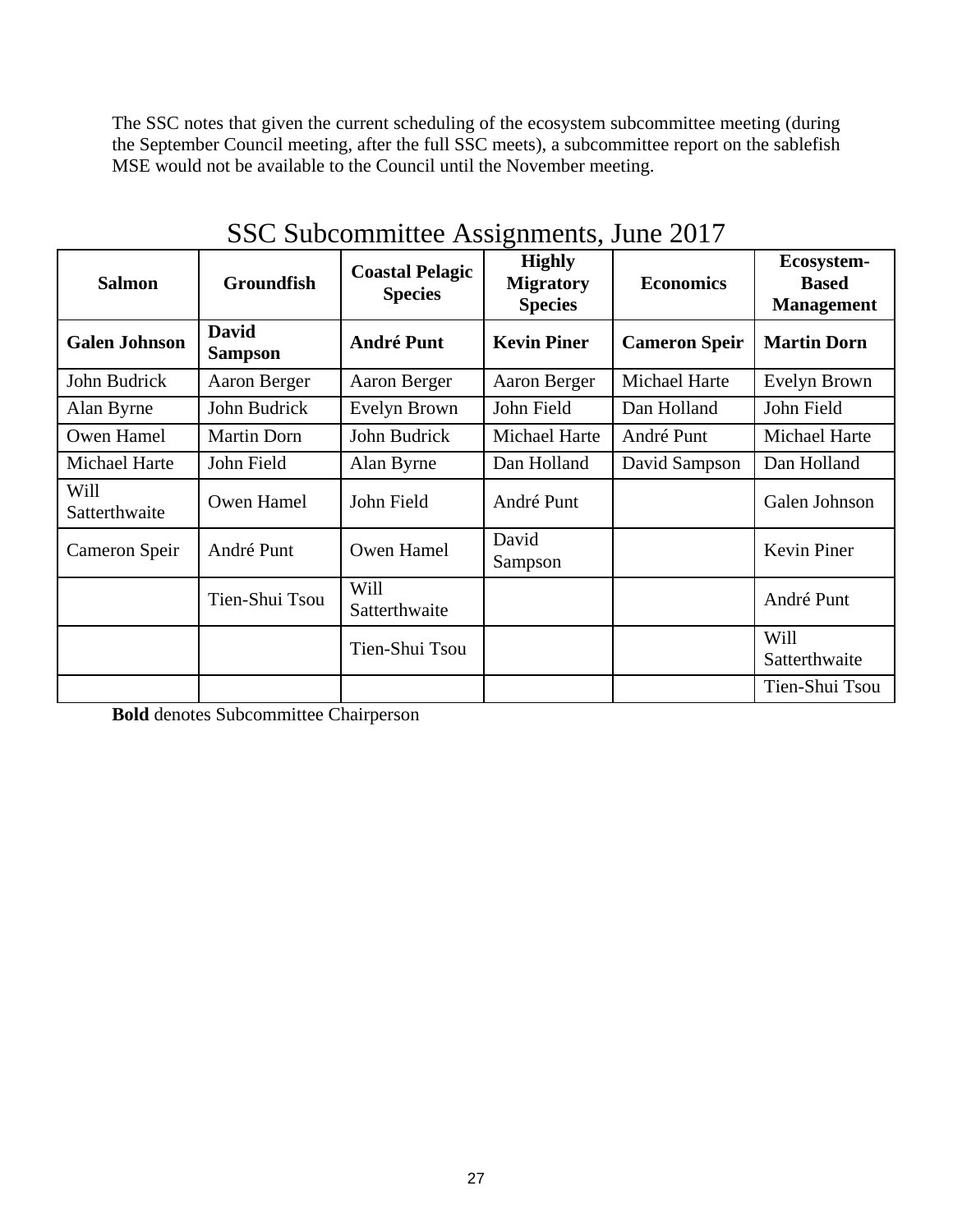| <b>Council Meeting Dates</b>             | <b>Location</b>                     | <b>Likely SSC Mtg Dates</b> | <b>Major Topics</b>                   |  |
|------------------------------------------|-------------------------------------|-----------------------------|---------------------------------------|--|
| <b>March 7-14, 2017</b>                  | <b>Hilton Vancouver Washington</b>  |                             | <b>Identify Salmon Management</b>     |  |
| Advisory Bodies may begin Tue, March 7   | 301 W. Sixth Street                 |                             | Objectives (possible test             |  |
| Council Session may begin Wed, March 8   | Vancouver, WA 98660 USA             |                             | fishery alternatives)                 |  |
|                                          | Phone: 360-993-4500                 | Two day SSC Session         | Salmon Review/Pre I                   |  |
|                                          |                                     | Tue, March 7 - Wed,         | Stock Prod., Hist. Catch Recon.       |  |
|                                          |                                     | March 8                     | <b>WS Reports</b>                     |  |
|                                          |                                     |                             | <b>CA Current IEA Report</b>          |  |
|                                          |                                     |                             | <b>Sablefish Ecosystem Indicators</b> |  |
|                                          |                                     |                             | <b>Identify New FEP Initiatives</b>   |  |
| April 6-12, 2017                         | DoubleTree by Hilton Sacramento     |                             | Pacific Sardine Assessment            |  |
| Advisory Bodies may begin Thurs, April 6 | 2001 Point West Way                 | <b>Two-day SSC Session</b>  | <b>Salmon Methodology Topic</b>       |  |
| Council Session may begin Fri, April 7   | Sacramento, CA 95815                | Thu, April 6 - Fri, April 7 | Selection                             |  |
|                                          | Phone: 916-929-8855 or 1-800-       |                             | <b>Anchovy OFL Process</b>            |  |
|                                          | 686-3775                            |                             |                                       |  |
| June 7-14, 2017                          | <b>DoubleTree by Hilton Spokane</b> |                             | <b>Pacific Mackerel Assessment</b>    |  |
| Advisory Bodies begin Wed, June 7        | <b>City Center</b>                  | One-day SSC GF Subem        | <b>Groundfish Update Assessments</b>  |  |
| Council Session begins Fri, June 9       | 322 N. Spokane Falls Court          | Session                     | & Cowcod Catch Report                 |  |
|                                          | Spokane, WA 99201                   | Wed, June 7                 | 5-year IFQ Program Review             |  |
|                                          | Phone: 509-455-9600                 | <b>Two-day SSC Session</b>  | 2019-2020 Groundfish Spex             |  |
|                                          |                                     | Thu, June 8 Fri, June 9     | <b>Planning</b>                       |  |
|                                          |                                     |                             | <b>CCC Meeting Update</b>             |  |
| September 12-18, 2017                    | <b>The Riverside Hotel</b>          |                             | <b>Groundfish Assessments Review</b>  |  |
| Advisory Bodies may begin Tue, Sept 11   | 2900 Chinden Blvd                   | Two-day SSC Session         | 2019-2020 Groundfish Spex             |  |
| Council Session may begin Wed, Sept 13   | Boise, ID 83714                     | Tue, Sep 12 - Wed, Sep 13   | <b>Groundfish Stock Assessment</b>    |  |
|                                          | Phone: 208-343-1871                 | Two-day SSC Ecosystem       | Methodology Review Topic              |  |
|                                          |                                     | <b>Subcommittee Session</b> | Selection                             |  |
|                                          |                                     | Mon, Sep 11 & Thu, Sep      | <b>Groundfish EFH Analyses</b>        |  |
|                                          |                                     | 14                          | <b>Off-year Science Improvements</b>  |  |
|                                          |                                     |                             | Salmon Methodology Topic              |  |
|                                          |                                     |                             | Priorities                            |  |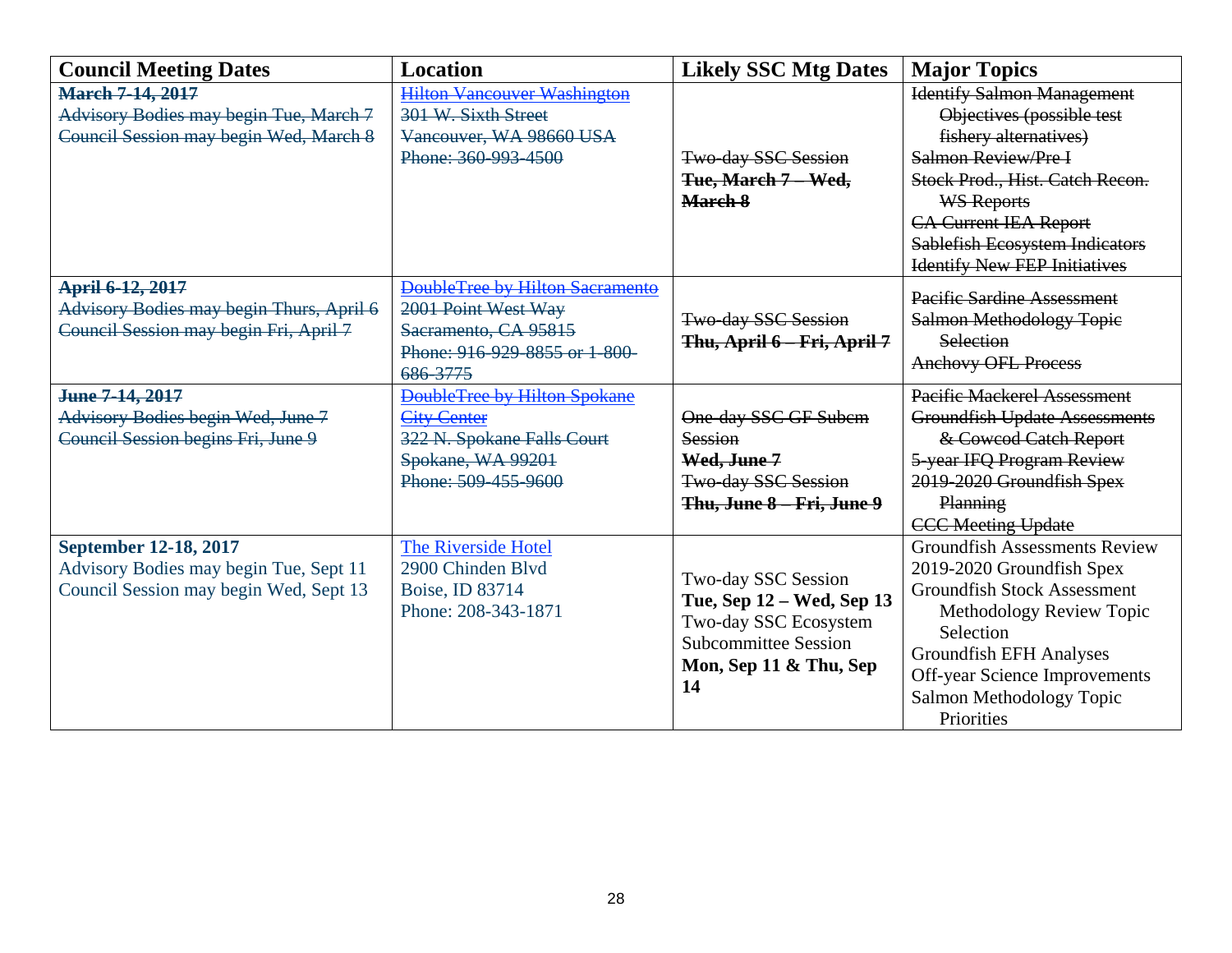| Advisory Bodies may begin Tue, Nov 14<br>3050 Bristol Street<br><b>CPS SAFE</b><br>Council Session may begin Wed, Nov 15<br>Costa Mesa, CA 92626<br>Phone: 714-540-7000<br>needed) $&$ Rebuilding<br>Two-day SSC Session<br>Analyses | November 14-20, 2017 | <b>Hilton Orange County/Costa Mesa</b> |                           | <b>CPS</b> Methodology Topic Selection                           |
|--------------------------------------------------------------------------------------------------------------------------------------------------------------------------------------------------------------------------------------|----------------------|----------------------------------------|---------------------------|------------------------------------------------------------------|
| 2019-2020 Groundfish Spex<br>15<br><b>Groundfish Stock Assessment</b><br>Salmon Methodology Review<br><b>Research Planning</b>                                                                                                       |                      |                                        | Tue, Nov $14 - Wed$ , Nov | Groundfish Stock Assessments (if<br>Methodology Topic Priorities |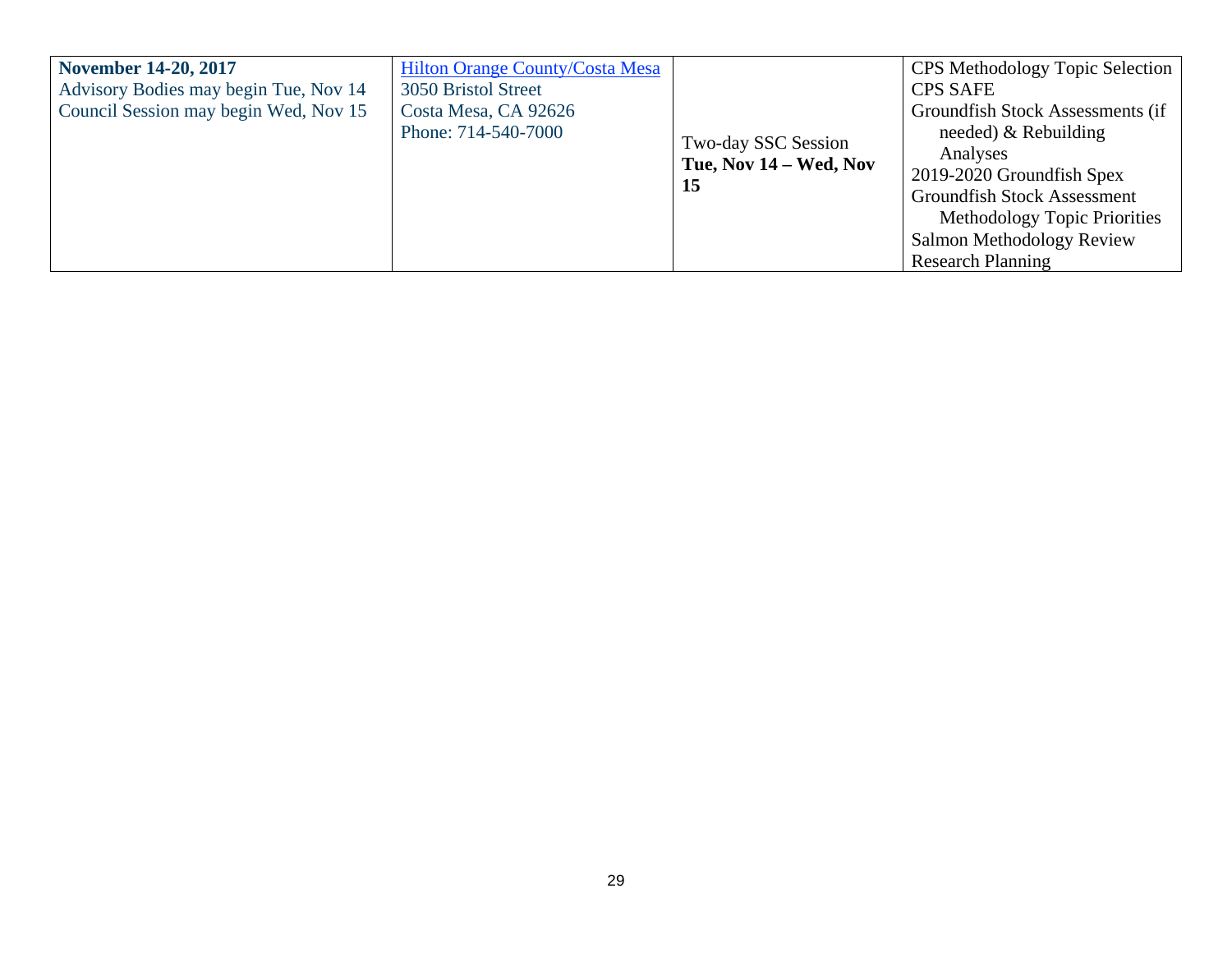| Proposed Workshops and SSC Subcommittee Meetings for 2017 and 2018 |                                                                                    |                        |                                          |                                                     |                                            |                              |                      |
|--------------------------------------------------------------------|------------------------------------------------------------------------------------|------------------------|------------------------------------------|-----------------------------------------------------|--------------------------------------------|------------------------------|----------------------|
|                                                                    | <b>Workshop/Meeting</b>                                                            | <b>Potential Dates</b> | Sponsor/<br><b>Tentative</b><br>Location | <b>SSC Reps.</b>                                    | <b>Additional</b><br><b>Reviewers</b>      | AB Reps.                     | <b>Council Staff</b> |
| $\mathbf{1}$                                                       | <b>Sardine Assessment Review</b>                                                   | Feb. 21-24             | Council/<br>La Jolla, CA                 | Punt (Chair),<br>Satterthwaite, and<br><b>Brown</b> | $2$ CIE                                    | CPSMT<br>CPSAS               | Griffin              |
| $\overline{2}$                                                     | <b>Groundfish Pre-Assessment</b><br>Workshop                                       | Mar. 21-22             | Council/<br>Portland, OR                 | Hamel (Chair),<br><b>GF</b> Subcommittee            | None                                       | <b>GMT</b><br>GAP            | <b>DeVore</b>        |
| $\overline{\mathbf{3}}$                                            | <b>CPS Methodology Review</b>                                                      | Apr. 17-18             | Council/<br>La Jolla, CA                 | Punt (Chair),<br>Hamel, + Brown                     | $1 - or 2 CIE + SWFSCAssessment Scientist$ | <b>CPSMT</b><br><b>CPSAS</b> | Griffin              |
| $\overline{\mathbf{4}}$                                            | P. Mackerel Update Review                                                          | $\text{May}+$          | Webinar                                  | <b>CPS</b> Subcommittee                             | None                                       | CPSMT<br>CPSAS               | Griffin              |
| 5                                                                  | 5-year IFQ Program Review                                                          | May 24-25              | Council/<br>Seattle, WA                  | GF & Economics<br>Subcommittees                     | None                                       | None                         | Seger                |
| 6                                                                  | Groundfish Update<br><b>Assessments &amp; Cowcod</b><br><b>Catch Report Review</b> | June 7                 | Council/<br>Spokane, WA                  | <b>GF</b> Subcommittee                              | None                                       | <b>GMT</b><br>GAP            | <b>DeVore</b>        |
| $\overline{7}$                                                     | Lingcod & POP<br><b>STAR Panel</b>                                                 | June 26-30             | Council/<br>Seattle, WA                  | $Sampson (Chair) +$<br>Piner                        | $2$ CIE                                    | <b>GMT</b><br><b>GAP</b>     | <b>DeVore</b>        |
| 8                                                                  | Yellowtail & Yelloweye RF<br><b>STAR Panel</b>                                     | July 10-14             | Council/<br>Seattle, WA                  | Field (Chair) +<br><b>Budrick</b>                   | $2$ CIE                                    | <b>GMT</b><br><b>GAP</b>     | <b>DeVore</b>        |
| 9                                                                  | Blue/Deacon RF & CA<br>Scorp. STAR Panel                                           | July 24-28             | Council/<br>Santa Cruz,<br>A             | Dorn (Chair) +<br>Hamel                             | $2$ CIE                                    | <b>GMT</b><br>GAP            | <b>DeVore</b>        |